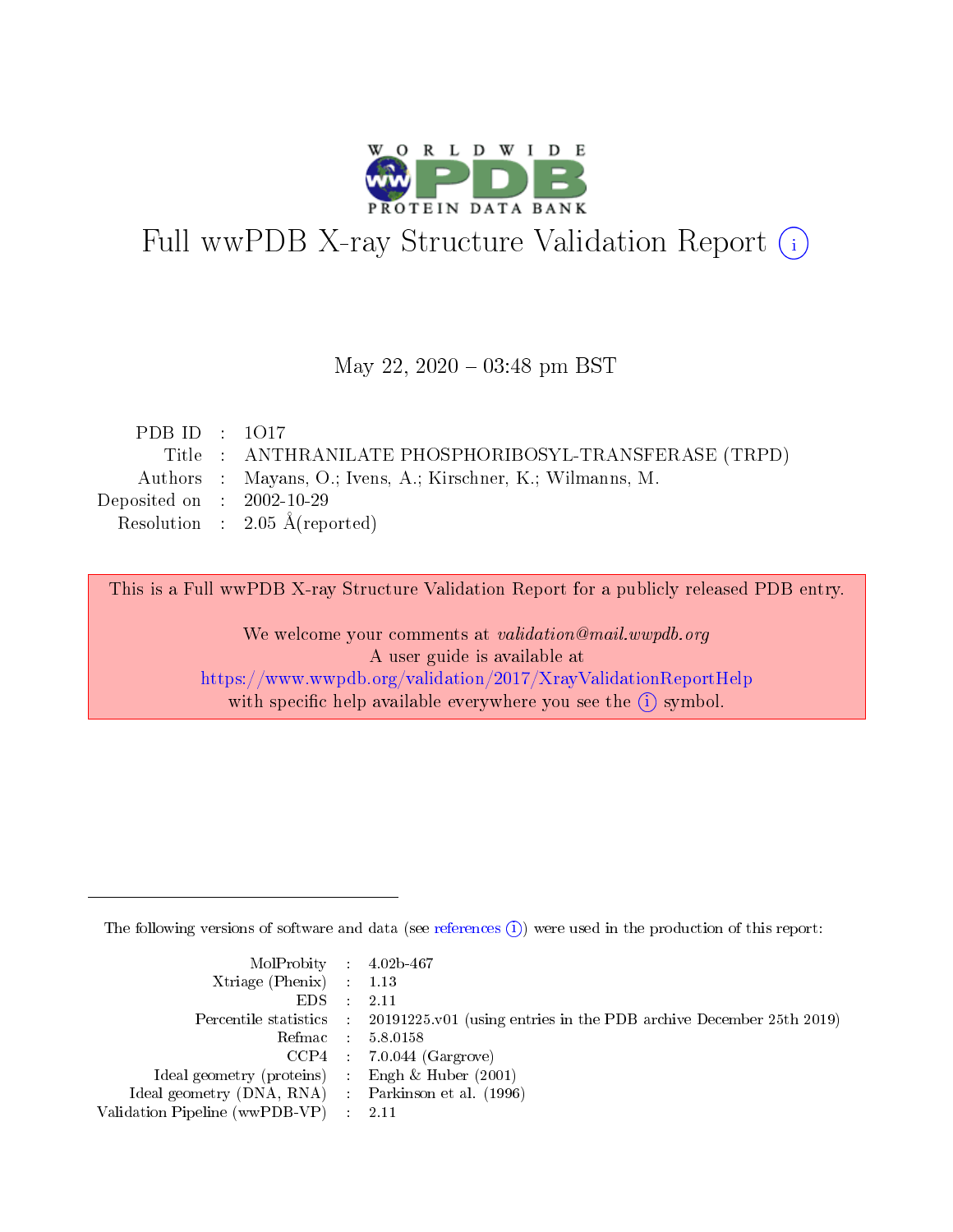# 1 [O](https://www.wwpdb.org/validation/2017/XrayValidationReportHelp#overall_quality)verall quality at a glance  $(i)$

The following experimental techniques were used to determine the structure: X-RAY DIFFRACTION

The reported resolution of this entry is  $2.05 \text{ Å}.$ 

Percentile scores (ranging between 0-100) for global validation metrics of the entry are shown in the following graphic. The table shows the number of entries on which the scores are based.



| Metric                | Whole archive<br>$(\#\text{Entries})$ | Similar resolution<br>$(\#\text{Entries}, \text{resolution range}(\text{\AA}))$ |
|-----------------------|---------------------------------------|---------------------------------------------------------------------------------|
| Clashscore            | 141614                                | $1773(2.04-2.04)$                                                               |
| Ramachandran outliers | 138981                                | $1752(2.04-2.04)$                                                               |
| Sidechain outliers    | 138945                                | $1752(2.04-2.04)$                                                               |
| RSRZ outliers         | 127900                                | $1672(2.04-2.04)$                                                               |

The table below summarises the geometric issues observed across the polymeric chains and their fit to the electron density. The red, orange, yellow and green segments on the lower bar indicate the fraction of residues that contain outliers for  $\geq=3$ , 2, 1 and 0 types of geometric quality criteria respectively. A grey segment represents the fraction of residues that are not modelled. The numeric value for each fraction is indicated below the corresponding segment, with a dot representing fractions  $\epsilon = 5\%$  The upper red bar (where present) indicates the fraction of residues that have poor fit to the electron density. The numeric value is given above the bar.

| Mol | Chain | Length | Quality of chain |     |                     |  |  |  |
|-----|-------|--------|------------------|-----|---------------------|--|--|--|
|     | А     | 345    | 4%<br>66%        | 28% | $\cdot$ $\cdot$     |  |  |  |
|     |       |        | 7%               |     |                     |  |  |  |
|     | В     | 345    | 59%<br>3%        | 35% | $\cdot$ $\cdot$     |  |  |  |
|     | ⌒     | 345    | 65%              | 31% | $\bullet$ $\bullet$ |  |  |  |
|     |       |        | 6%               |     |                     |  |  |  |
|     |       | 345    | 62%              | 35% |                     |  |  |  |

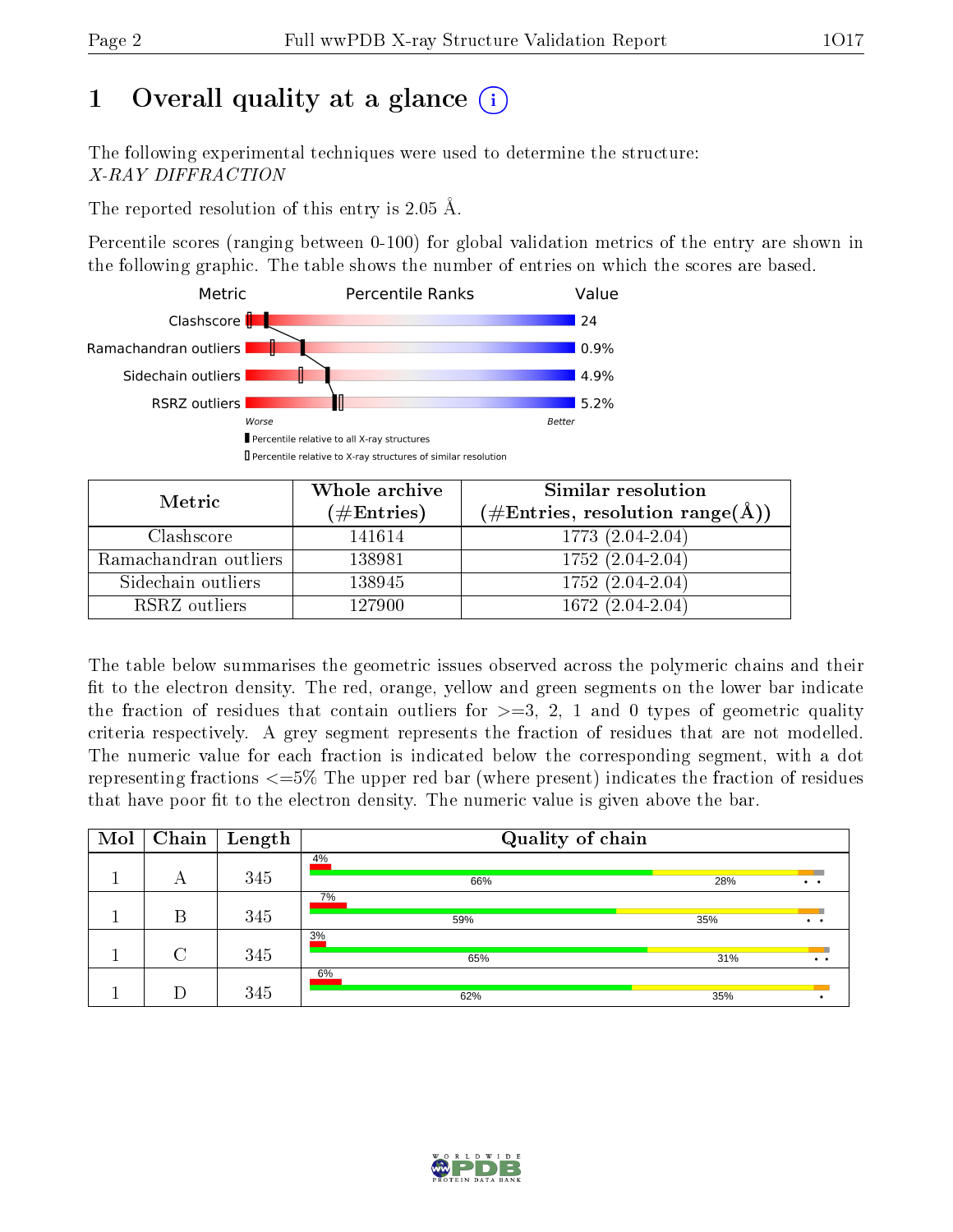# 2 Entry composition (i)

There are 2 unique types of molecules in this entry. The entry contains 11430 atoms, of which 0 are hydrogens and 0 are deuteriums.

In the tables below, the ZeroOcc column contains the number of atoms modelled with zero occupancy, the AltConf column contains the number of residues with at least one atom in alternate conformation and the Trace column contains the number of residues modelled with at most 2 atoms.

| Mol | Chain | Residues | Atoms |      |     |     |    | ZeroOcc        | AltConf | Trace |
|-----|-------|----------|-------|------|-----|-----|----|----------------|---------|-------|
|     |       | 339      | Total |      | Ν   | 0   | S  | 0              |         |       |
|     | А     |          | 2611  | 1675 | 440 | 489 | -7 |                |         |       |
|     | В     | 340      | Total | C    | Ν   |     | S  | 0              |         |       |
|     |       |          | 2619  | 1679 | 441 | 492 | -7 |                |         |       |
|     | C     |          | Total | C    | Ν   |     | S  | $\overline{0}$ |         |       |
|     | 341   | 2621     | 1680  | 442  | 492 | -7  |    |                |         |       |
|     |       |          | Total | С    | Ν   |     | S  |                |         |       |
|     | 345   | 2644     | 1692  | 446  | 499 | 7   | 0  |                |         |       |

Molecule 1 is a protein called ANTHRANILATE PHOSPHORIBOSYLTRANSFERASE.

• Molecule 2 is water.

| Mol            | Chain         | Residues | Atoms                           | ZeroOcc   AltConf |
|----------------|---------------|----------|---------------------------------|-------------------|
| $\overline{2}$ | А             | 258      | Total<br>$\Omega$<br>258<br>258 |                   |
| 2              | Β             | 218      | Total<br>$\Omega$<br>218<br>218 |                   |
| 2              | $\mathcal{C}$ | 250      | Total<br>$\Omega$<br>250<br>250 |                   |
| 2              |               | 209      | Total<br>$\Omega$<br>209<br>209 |                   |

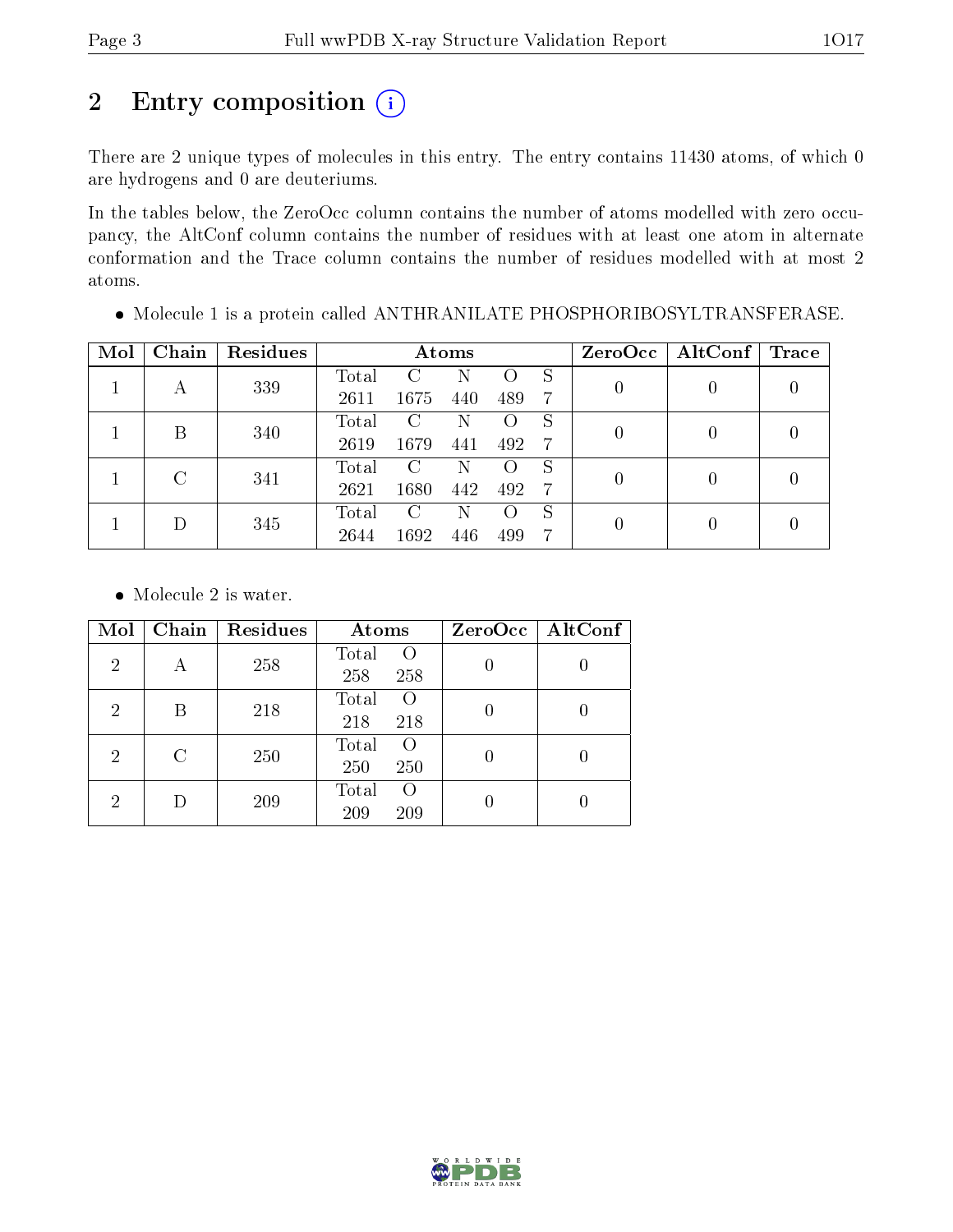# 3 Residue-property plots  $(i)$

These plots are drawn for all protein, RNA and DNA chains in the entry. The first graphic for a chain summarises the proportions of the various outlier classes displayed in the second graphic. The second graphic shows the sequence view annotated by issues in geometry and electron density. Residues are color-coded according to the number of geometric quality criteria for which they contain at least one outlier: green  $= 0$ , yellow  $= 1$ , orange  $= 2$  and red  $= 3$  or more. A red dot above a residue indicates a poor fit to the electron density (RSRZ  $> 2$ ). Stretches of 2 or more consecutive residues without any outlier are shown as a green connector. Residues present in the sample, but not in the model, are shown in grey.



• Molecule 1: ANTHRANILATE PHOSPHORIBOSYLTRANSFERASE

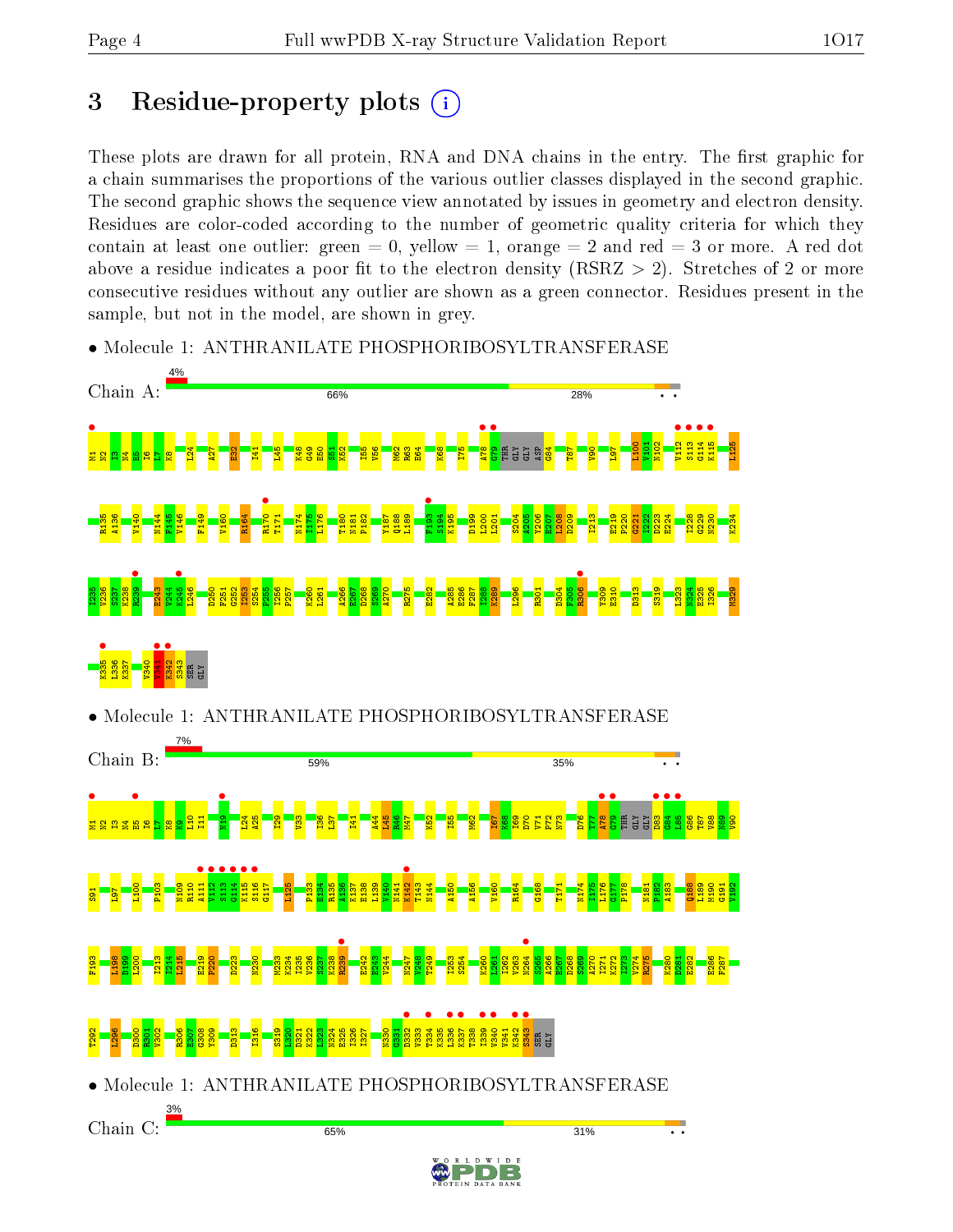Chain D:

●<br><sub># 21</sub> n<mark>=9</mark> n2|<br># 21 n2|

L139 V140 N144 F145  $\frac{6}{25147}$ F147 L148 P155

 $\frac{1}{2}$  $\frac{22}{2}$ ន <mark>ង</mark>

6%





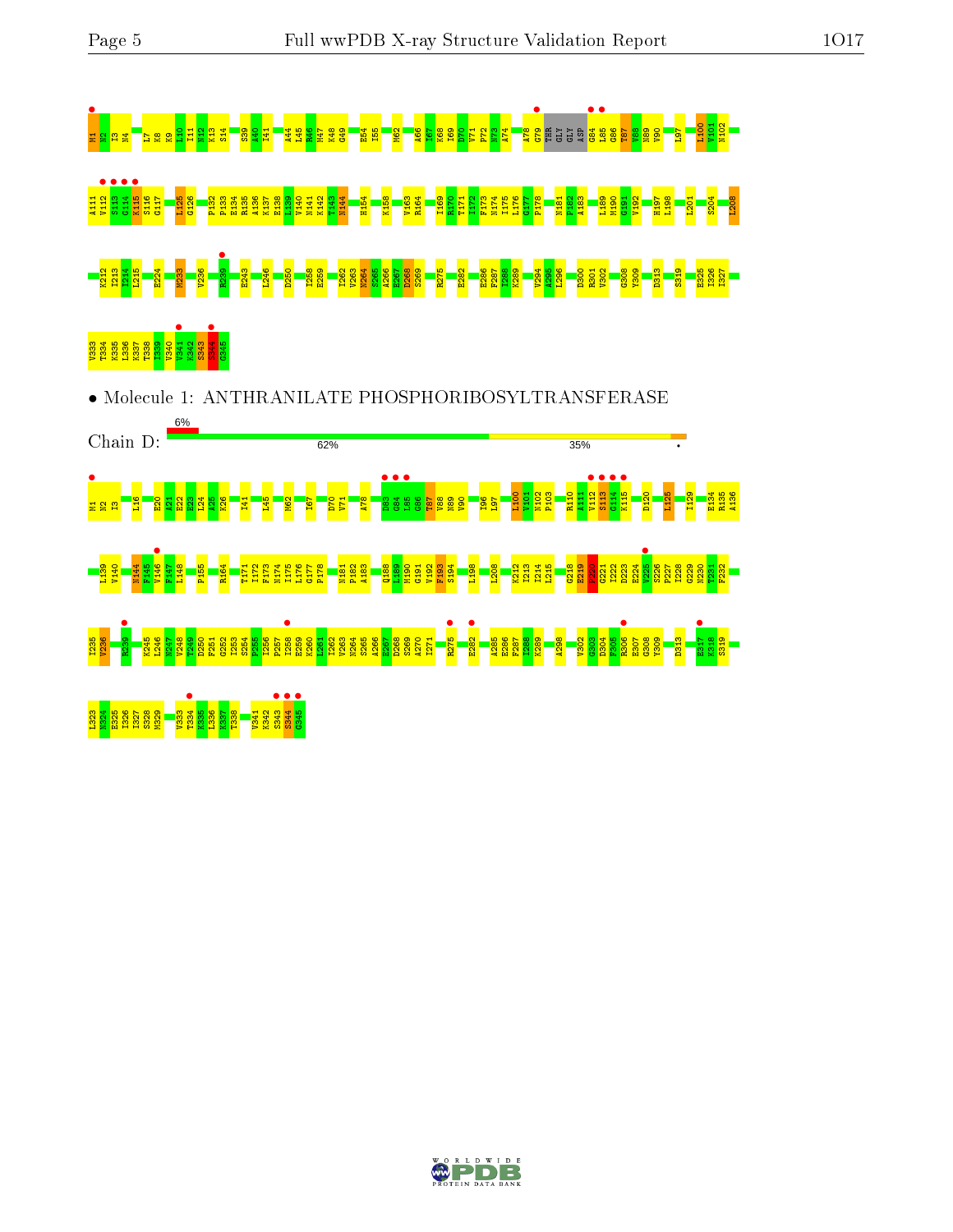# 4 Data and refinement statistics  $(i)$

| Property                                                             | Value                                    | Source     |
|----------------------------------------------------------------------|------------------------------------------|------------|
| Space group                                                          | P 1 2 1                                  | Depositor  |
| Cell constants                                                       | 65.85Å 116.44Å<br>92.34Å                 | Depositor  |
| a, b, c, $\alpha$ , $\beta$ , $\gamma$                               | $107.56^{\circ}$ 90.00°<br>$90.00^\circ$ |            |
| Resolution $(A)$                                                     | 18.00<br>$-2.05$                         | Depositor  |
|                                                                      | $17.99 - 2.05$                           | <b>EDS</b> |
| % Data completeness                                                  | $92.7(18.00-2.05)$                       | Depositor  |
| (in resolution range)                                                | 92.7 (17.99-2.05)                        | <b>EDS</b> |
| $R_{merge}$                                                          | (Not available)                          | Depositor  |
| $\mathrm{R}_{sym}$                                                   | 0.05                                     | Depositor  |
| $\langle I/\sigma(I) \rangle^{-1}$                                   | 1.33 (at $2.05\text{\AA}$ )              | Xtriage    |
| Refinement program                                                   | $CNS$ 1.0                                | Depositor  |
| $R, R_{free}$                                                        | 0.213<br>0.260                           | Depositor  |
|                                                                      | (Not available)<br>0.216                 | DCC        |
| $R_{free}$ test set                                                  | No test flags present.                   | wwPDB-VP   |
| Wilson B-factor $(A^2)$                                              | 31.7                                     | Xtriage    |
| Anisotropy                                                           | 0.241                                    | Xtriage    |
| Bulk solvent $k_{sol}(e/\mathring{A}^3)$ , $B_{sol}(\mathring{A}^2)$ | $0.38$ , 59.4                            | <b>EDS</b> |
| L-test for twinning <sup>2</sup>                                     | $< L >$ = 0.49, $< L^2 >$ = 0.32         | Xtriage    |
| Estimated twinning fraction                                          | No twinning to report.                   | Xtriage    |
| $F_o, F_c$ correlation                                               | 0.95                                     | <b>EDS</b> |
| Total number of atoms                                                | 11430                                    | wwPDB-VP   |
| Average B, all atoms $(A^2)$                                         | 36.0                                     | wwPDB-VP   |

Xtriage's analysis on translational NCS is as follows: The largest off-origin peak in the Patterson function is  $14.04\%$  of the height of the origin peak. No significant pseudotranslation is detected.

<sup>&</sup>lt;sup>2</sup>Theoretical values of  $\langle |L| \rangle$ ,  $\langle L^2 \rangle$  for acentric reflections are 0.5, 0.333 respectively for untwinned datasets, and 0.375, 0.2 for perfectly twinned datasets.



<span id="page-5-1"></span><span id="page-5-0"></span><sup>1</sup> Intensities estimated from amplitudes.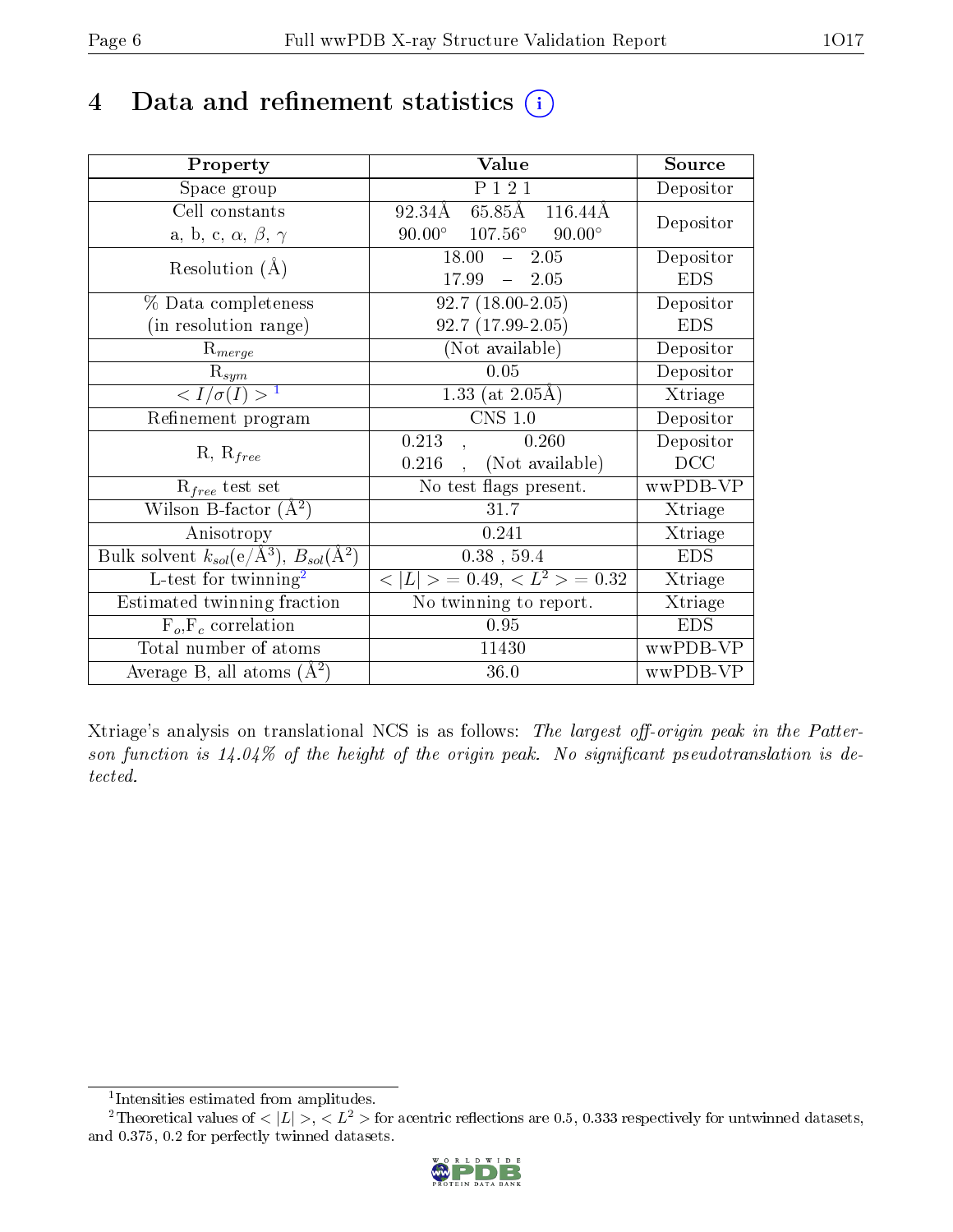# 5 Model quality  $(i)$

# 5.1 Standard geometry  $(i)$

The Z score for a bond length (or angle) is the number of standard deviations the observed value is removed from the expected value. A bond length (or angle) with  $|Z| > 5$  is considered an outlier worth inspection. RMSZ is the root-mean-square of all Z scores of the bond lengths (or angles).

| Mol | Chain                       |      | Bond lengths | Bond angles |                    |  |
|-----|-----------------------------|------|--------------|-------------|--------------------|--|
|     |                             | RMSZ | $\# Z  > 5$  | RMSZ        | # $ Z >5$          |  |
|     |                             | 0.38 | 0/2647       | 0.69        | $4/3575$ $(0.1\%)$ |  |
|     |                             | 0.34 | 0/2655       | 0.62        | 0/3586             |  |
|     | $\mathcal{C}_{\mathcal{C}}$ | 0.37 | 0/2657       | 0.64        | $2/3588$ $(0.1\%)$ |  |
|     |                             | 0.35 | 0/2681       | 0.76        | $4/3622(0.1\%)$    |  |
| All | All                         | 0.36 | 10640        | 0.68        | $10/14371(0.1\%)$  |  |

There are no bond length outliers.

|  |  | All (10) bond angle outliers are listed below: |  |  |
|--|--|------------------------------------------------|--|--|
|  |  |                                                |  |  |

| Mol | Chain | Res | <b>Type</b> | Atoms     | Z        | Observed $(^\circ)$ | Ideal $(^\circ)$ |
|-----|-------|-----|-------------|-----------|----------|---------------------|------------------|
|     | D     | 219 | GLU         | $C-N-CD$  | $-21.06$ | 74.26               | 120.60           |
| 1   | D     | 219 | GLU         | $C-N-CA$  | 11.28    | 169.38              | 122.00           |
|     | D     | 342 | LYS         | $C-N-CA$  | $-7.02$  | 104.14              | 121.70           |
|     | C     | 344 | <b>SER</b>  | $CB-CA-C$ | 6.99     | 123.37              | 110.10           |
| 1   | А     | 341 | VAL         | $C-N-CA$  | 6.36     | 137.60              | 121.70           |
|     | D     | 220 | PRO         | $CA-N-CD$ | $-5.90$  | 103.25              | 111.50           |
|     | А     | 342 | <b>LYS</b>  | $CA-C-N$  | $-5.73$  | 104.58              | 117.20           |
| 1   | А     | 341 | VAL         | $CB-CA-C$ | 5.68     | 122.19              | 111.40           |
|     | С     | 343 | <b>SER</b>  | $CA-C-N$  | $-5.04$  | 106.11              | 117.20           |
|     | А     | 112 | VAL         | $N$ -CA-C | $-5.02$  | 97.45               | 111.00           |

There are no chirality outliers.

There are no planarity outliers.

### 5.2 Too-close contacts  $(i)$

In the following table, the Non-H and H(model) columns list the number of non-hydrogen atoms and hydrogen atoms in the chain respectively. The H(added) column lists the number of hydrogen atoms added and optimized by MolProbity. The Clashes column lists the number of clashes within the asymmetric unit, whereas Symm-Clashes lists symmetry related clashes.

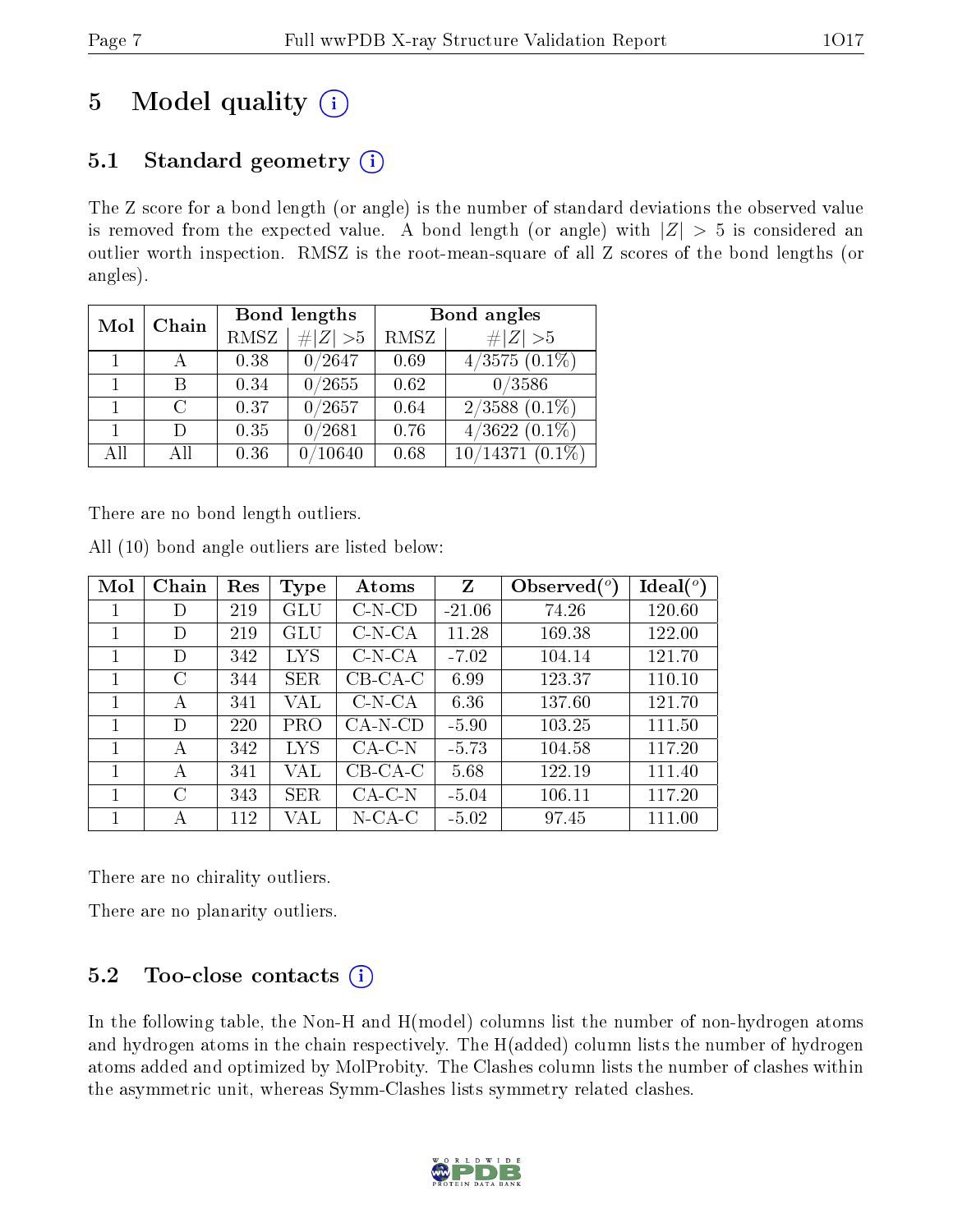| Mol            | Chain | $Non-H$ | H (model) | H(added) | Clashes | <b>Symm-Clashes</b> |
|----------------|-------|---------|-----------|----------|---------|---------------------|
|                | А     | 2611    |           | 2730     | 107     |                     |
|                | В     | 2619    |           | 2734     | 164     |                     |
|                | C     | 2621    |           | 2738     | 117     |                     |
|                | D)    | 2644    |           | 2756     | 139     |                     |
| $\overline{2}$ | А     | 258     |           |          | 43      |                     |
| 2              | В     | 218     |           |          | 33      |                     |
| ച              | C     | 250     |           |          | 34      |                     |
| 2              | D     | 209     |           |          | 25      |                     |
| AП             | All   | 11430   |           | 10958    | 522     |                     |

The all-atom clashscore is defined as the number of clashes found per 1000 atoms (including hydrogen atoms). The all-atom clashscore for this structure is 24.

All (522) close contacts within the same asymmetric unit are listed below, sorted by their clash magnitude.

| Atom-1                         | Atom-2              | Interatomic       | Clash             |
|--------------------------------|---------------------|-------------------|-------------------|
|                                |                     | distance $(\AA)$  | overlap $(A)$     |
| 1:B:91:SER:HB2                 | 2:B:537:HOH:O       | 1.22              | 1.34              |
| 1: D: 134: GLU: HG2            | 2:D:551:HOH:O       | 1.35              | 1.24              |
| 1:B:306:ARG:HD3                | 2:B:556:HOH:O       | 1.37              | 1.23              |
| 1:C:1:MET:HB3                  | 2:C:546:HOH:O       | 1.36              | 1.21              |
| 1: D:70: ASP: HA               | 2:D:538:HOH:O       | 1.36              | 1.20              |
| 1:B:116:SER:HB2                | 2: B: 563: HOH: O   | 1.41              | $\overline{1.17}$ |
| 1: D: 275: ARG: NE             | 1: D: 343: SER: OG  | 1.82              | 1.12              |
| 1:B:215:LEU:HD13               | 2:B:391:HOH:O       | 1.48              | 1.12              |
| 1:D:343:SER:O                  | 1: D: 344: SER: O   | 1.70              | $\overline{1.09}$ |
| 1:B:86:GLY:HA3                 | 1:B:262:ILE:HG23    | 1.37              | 1.07              |
| 1: D: 282: GLU: HG2            | 2:D:535:HOH:O       | 1.55              | 1.07              |
| 1: A:48: LYS: HE3              | 2:A:574:HOH:O       | $\overline{1.55}$ | 1.05              |
| 1:B:339:ILE:HA                 | 1:B:342:LYS:HD2     | 1.36              | 1.03              |
| 1: A:286: GLU:HG3              | 2:A:594:HOH:O       | 1.56              | 1.03              |
| 1:C:112:VAL:H A                | 2:C:593:HOH:O       | 1.60              | 1.01              |
| 1: A:342: LYS: HE2             | 2:A:555:HOH:O       | 1.59              | 0.99              |
| 1: D: 257: PRO: HB2            | 1: D: 260: LYS: HD3 | 1.43              | 0.99              |
| 1:C:62:MET:HE1                 | 1:C:176:LEU:HD13    | 1.44              | 0.98              |
| 1:D:220:PRO:HD2                | 1: D: 221: GLY: H   | 1.28              | 0.98              |
| 1:C:171:THR:H                  | 1:C:174:ASN:HD22    | 1.12              | 0.97              |
| 1:B:339:ILE:HA                 | 1:B:342:LYS:CD      | $\overline{1.95}$ | 0.97              |
| 1: A:221: GLY: C               | 2:A:572:HOH:O       | 2.02              | 0.96              |
| 1: A:261:LEU:HB3               | 2:A:595:HOH:O       | 1.65              | 0.96              |
| 1: A: 337: LYS: O              | 1:A:341:VAL:HG23    | 1.65              | 0.96              |
| 1: A:282: GLU:O                | 1: A:286: GLU:HG2   | 1.67              | 0.95              |
| $1: D: 22: \overline{GLU:HB3}$ | 2:D:553:HOH:O       | 1.66              | 0.95              |

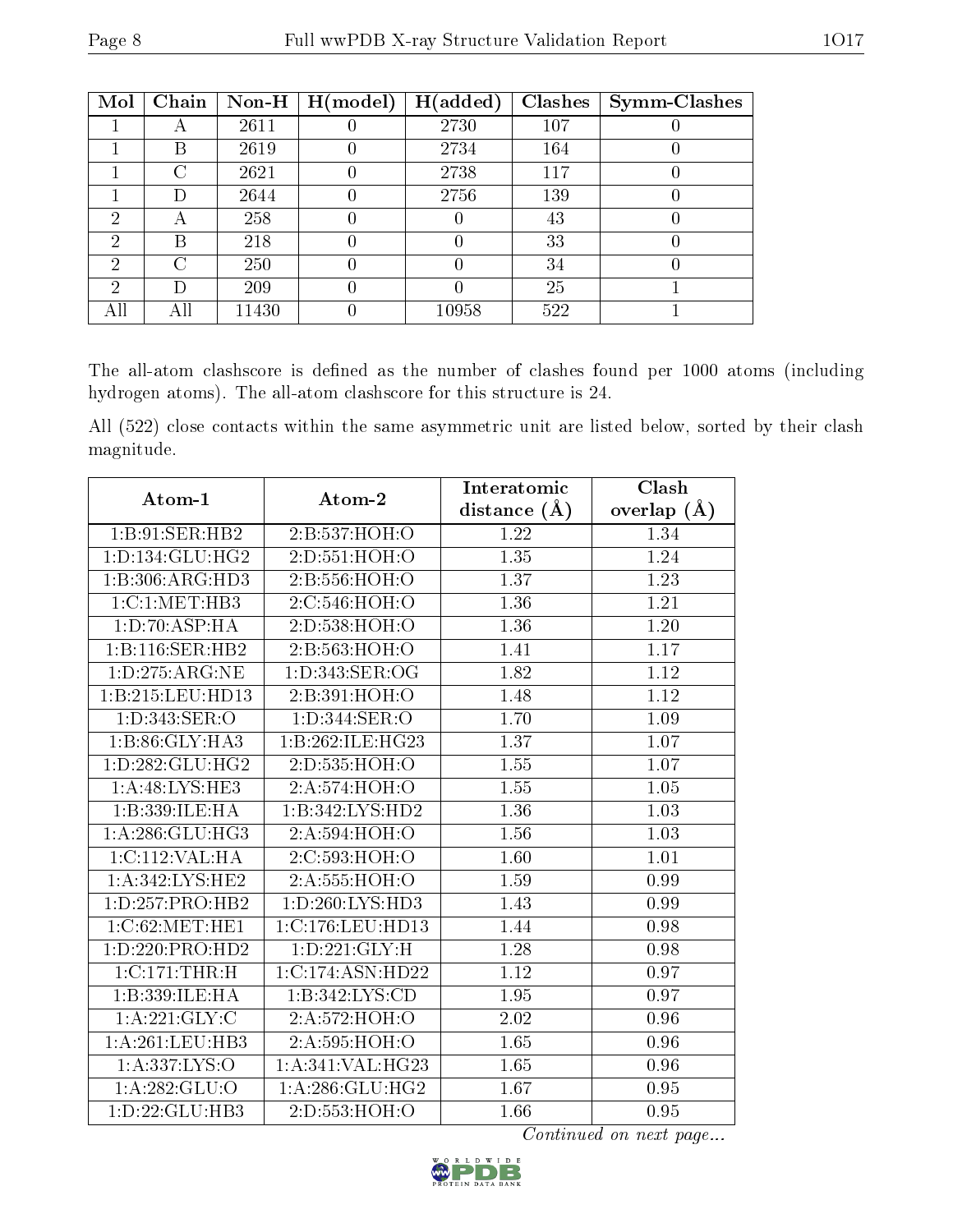| Communica from precious page |                      | Interatomic    | Clash           |
|------------------------------|----------------------|----------------|-----------------|
| Atom-1                       | Atom-2               | distance $(A)$ | overlap $(\AA)$ |
| 1:C:243:GLU:HG2              | 2:C:592:HOH:O        | 1.66           | 0.95            |
| 1:B:171:THR:H                | 1:B:174:ASN:HD22     | 1.12           | 0.94            |
| 1:C:340:VAL:O                | 1:C:344:SER:O        | 1.85           | 0.94            |
| 1:B:343:SER:HA               | 2:B:511:HOH:O        | 1.67           | 0.93            |
| 1:C:87:THR:HG21              | 1:C:224:GLU:OE2      | 1.69           | 0.92            |
| 1: A:221: GLY: CA            | 2:A:572:HOH:O        | 2.16           | 0.92            |
| 1: A:206:TYR:CZ              | 2:A:593:HOH:O        | 2.22           | 0.91            |
| 1: A: 335: LYS: HD3          | 2:A:600:HOH:O        | 1.70           | 0.91            |
| 1: D: 71: VAL: HA            | 2:D:491:HOH:O        | 1.73           | 0.89            |
| 1: A:64: GLU:HB3             | 2:A:569:HOH:O        | 1.72           | 0.88            |
| 1:C:102:ASN:HD22             | 1:C:301:ARG:HH12     | 1.22           | 0.87            |
| 1: A:87:THR:HB               | 2:A:595:HOH:O        | 1.75           | 0.87            |
| 1: D: 171: THR:H             | 1: D: 174: ASN: HD22 | 1.22           | 0.87            |
| 1: D: 22: GLU: CB            | 2:D:553:HOH:O        | 2.22           | 0.85            |
| 1:B:190:MET:HB3              | 1:B:215:LEU:HD12     | 1.59           | 0.85            |
| 1: A:171:THR:H               | 1:A:174:ASN:HD22     | 1.22           | 0.85            |
| 1: D: 268: ASP: CB           | 2:D:554:HOH:O        | 2.24           | 0.84            |
| 1:B:115:LYS:HB3              | 1:B:266:ALA:HB2      | 1.59           | 0.84            |
| 1: A: 195: LYS: CE           | 2:A:535:HOH:O        | 2.24           | 0.84            |
| 1:D:327:ILE:HD12             | 1:D:336:LEU:HD22     | 1.60           | 0.83            |
| 1:B:253:ILE:HD11             | 1: B:309: TYR: CZ    | 2.14           | 0.83            |
| 1:C:262:ILE:CD1              | 2:C:579:HOH:O        | 2.26           | 0.83            |
| 1: D:26: LYS: HG2            | 2:D:544:HOH:O        | 1.79           | 0.82            |
| 1:C:62:MET:HE1               | 1:C:176:LEU:CD1      | 2.10           | 0.82            |
| 1: D: 253: ILE: HD11         | 1: D:309: TYR: CE1   | 2.15           | 0.82            |
| 1:B:139:LEU:O                | 1:B:143:THR:HG22     | 1.79           | 0.81            |
| 1: A: 195: LYS: HE3          | 2:A:535:HOH:O        | 1.80           | 0.81            |
| 1: D:62: MET:HE1             | 1:D:176:LEU:HD13     | 1.62           | 0.81            |
| 1:C:286:GLU:HG3              | 2:C:418:HOH:O        | 1.80           | 0.80            |
| 1:B:67:ILE:HD11              | 1:B:133:PRO:HD3      | 1.62           | 0.80            |
| 1:A:115:LYS:HB3              | 1:A:266:ALA:HB2      | 1.62           | 0.80            |
| 1:B:253:ILE:HD11             | 1:B:309:TYR:CE1      | 2.16           | 0.80            |
| 1:C:112:VAL:CA               | 2:C:593:HOH:O        | 2.24           | 0.80            |
| 1: D: 275: ARG: HG3          | 1: D:343: SER:CB     | 2.13           | 0.79            |
| 1:B:164:ARG:NE               | 2:B:561:HOH:O        | 2.16           | 0.79            |
| 1:A:97:LEU:HD22              | 1:A:319:SER:OG       | 1.82           | 0.79            |
| 1:C:243:GLU:CG               | 2:C:592:HOH:O        | 2.24           | 0.79            |
| 1:B:24:LEU:HDI1              | 1:B:41:ILE:HD13      | 1.65           | 0.78            |
| 1: A:257: PRO:HG2            | 1: A:260: LYS:HD3    | 1.64           | 0.78            |
| 1:B:343:SER:O                | 2:B:555:HOH:O        | 2.00           | 0.78            |
| 1:B:97:LEU:HD22              | 1:B:319:SER:OG       | 1.83           | 0.78            |

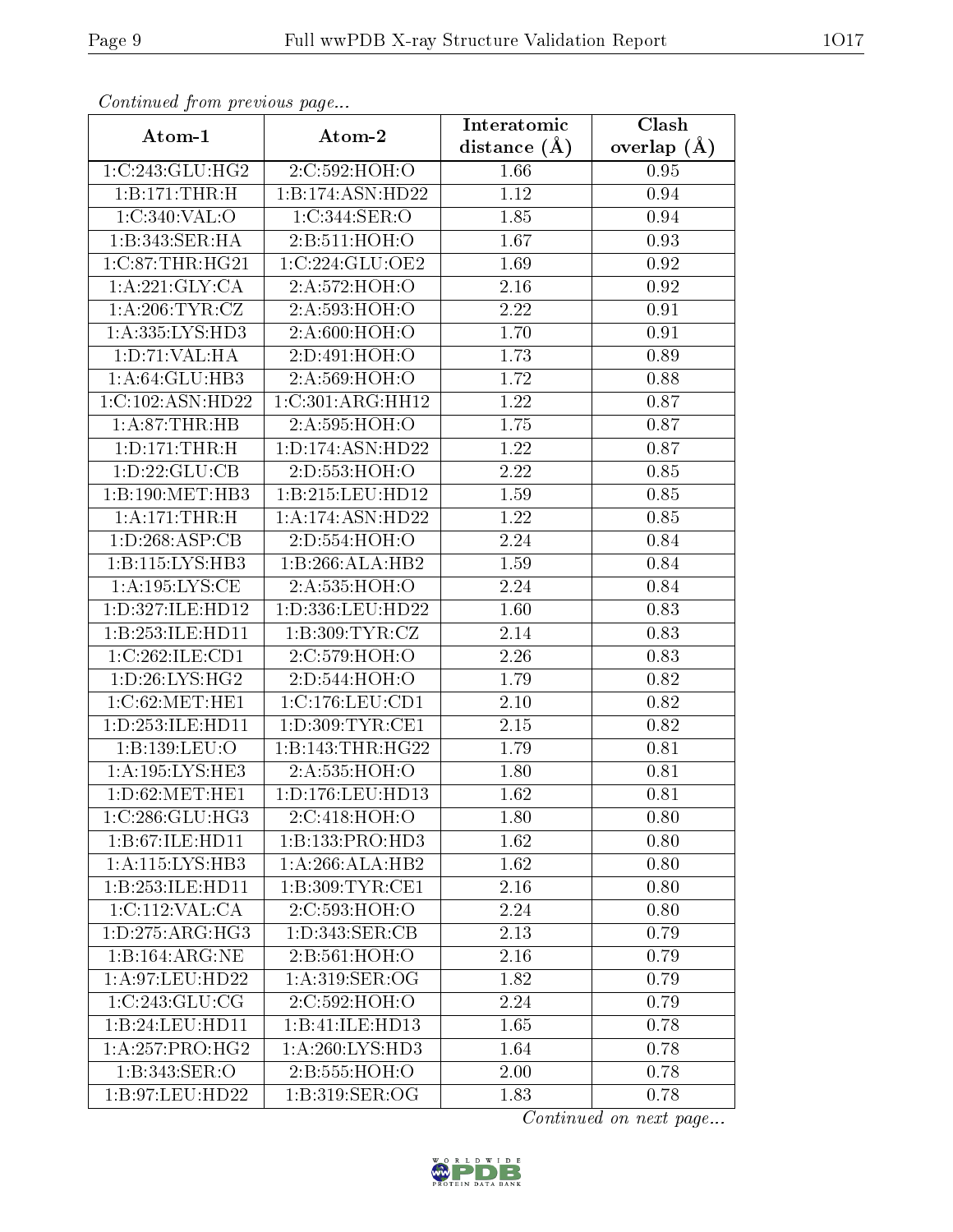| Continuati pont previous page |                     | Interatomic       | Clash         |
|-------------------------------|---------------------|-------------------|---------------|
| Atom-1                        | Atom-2              | distance $(A)$    | overlap $(A)$ |
| 1:B:115:LYS:NZ                | 2:B:558:HOH:O       | 2.16              | 0.77          |
| 1:B:190:MET:SD                | 1:B:215:LEU:HD11    | 2.24              | 0.77          |
| 1:B:340:VAL:O                 | 1:B:343:SER:HB2     | 1.85              | 0.77          |
| 1:B:275:ARG:HH12              | 1:B:280:LYS:HB3     | 1.50              | 0.76          |
| 1:B:263:VAL:HG13              | 1:B:268:ASP:OD2     | 1.86              | 0.76          |
| 1:B:253:ILE:HG22              | 1:B:254:SER:H       | 1.49              | 0.76          |
| 1:B:274:VAL:HB                | 1:B:342:LYS:HD3     | 1.67              | 0.76          |
| 1:C:89:ASN:HA                 | 2:C:580:HOH:O       | 1.85              | 0.76          |
| 1:A:310:GLU:HG2               | 2:A:548:HOH:O       | 1.86              | 0.76          |
| 1: A:24:LEU:HD11              | 1:A:41:ILE:HDI3     | 1.67              | 0.75          |
| 1: D: 275: ARG: CZ            | 1:D:343:SER:OG      | 2.34              | 0.75          |
| 1:D:282:GLU:O                 | 1: D: 286: GLU: HG3 | 1.86              | 0.75          |
| 1:B:275:ARG:HB3               | 1:B:275:ARG:HH11    | 1.52              | 0.75          |
| 1:A:114:GLY:HA3               | 2:A:524:HOH:O       | 1.87              | 0.74          |
| 1:A:342:LYS:CE                | 2:A:555:HOH:O       | 2.24              | 0.74          |
| 1:C:302:VAL:HG11              | 1:C:308:GLY:HA2     | 1.69              | 0.74          |
| 1: D: 112: VAL: HA            | 2:D:549:HOH:O       | 1.86              | 0.74          |
| 1:C:171:THR:H                 | 1:C:174:ASN:ND2     | 1.85              | 0.74          |
| 1: A:84: GLY:HA3              | 2:A:451:HOH:O       | 1.88              | 0.74          |
| 1:B:300:ASP:HB3               | 2:B:562:HOH:O       | 1.86              | 0.74          |
| 1:C:62:MET:CE                 | 1:C:176:LEU:HD13    | $\overline{2.16}$ | 0.73          |
| 1:C:1:MET:CE                  | 1:C:3:ILE:HD13      | 2.18              | 0.73          |
| 1:C:115:LYS:HB3               | 1:C:266:ALA:HB2     | 1.68              | 0.73          |
| 1:C:282:GLU:O                 | 1:C:286:GLU:HG2     | 1.88              | 0.73          |
| 1:B:171:THR:H                 | 1:B:174:ASN:ND2     | 1.85              | 0.73          |
| 1:B:274:VAL:HB                | 1:B:342:LYS:CD      | 2.19              | 0.73          |
| 1:B:274:VAL:HG11              | 1: B:342: LYS: NZ   | 2.04              | 0.73          |
| 1:D:343:SER:O                 | 1: D: 344: SER: C   | 2.27              | 0.73          |
| 1:A:102:ASN:HD22              | 1: A:301: ARG: NH2  | 1.86              | 0.72          |
| 1: D:219: GLU: H              | 1: D: 226: SER: HB2 | 1.53              | 0.72          |
| 1:B:3:ILE:HD13                | 1:B:37:LEU:HD13     | 1.72              | 0.72          |
| 1:D:220:PRO:CD                | 1: D:221: GLY:H     | 2.01              | 0.72          |
| 1:C:175:ILE:HG22              | 2:C:585:HOH:O       | 1.89              | 0.72          |
| 1: A:62:MET:CE                | 1: A:180:THR:HG21   | 2.20              | 0.71          |
| 1: D: 1: MET: HE1             | 1:D:3:ILE:HD13      | 1.71              | 0.71          |
| 1:A:ASN:HB3                   | 2:A:424:HOH:O       | 1.89              | 0.71          |
| 1: D: 253: ILE: HG22          | 1:D:254:SER:N       | 2.06              | 0.71          |
| 1:B:292:THR:HG22              | 1:B:296:LEU:HD22    | 1.72              | 0.70          |
| 1: A: 125: LEU: HD13          | 1:A:270:ALA:HB1     | 1.73              | 0.70          |
| 1:A:115:LYS:HD2               | 2:A:376:HOH:O       | 1.90              | 0.70          |
| 1:B:125:LEU:HD13              | 1:B:270:ALA:HB1     | 1.73              | 0.70          |

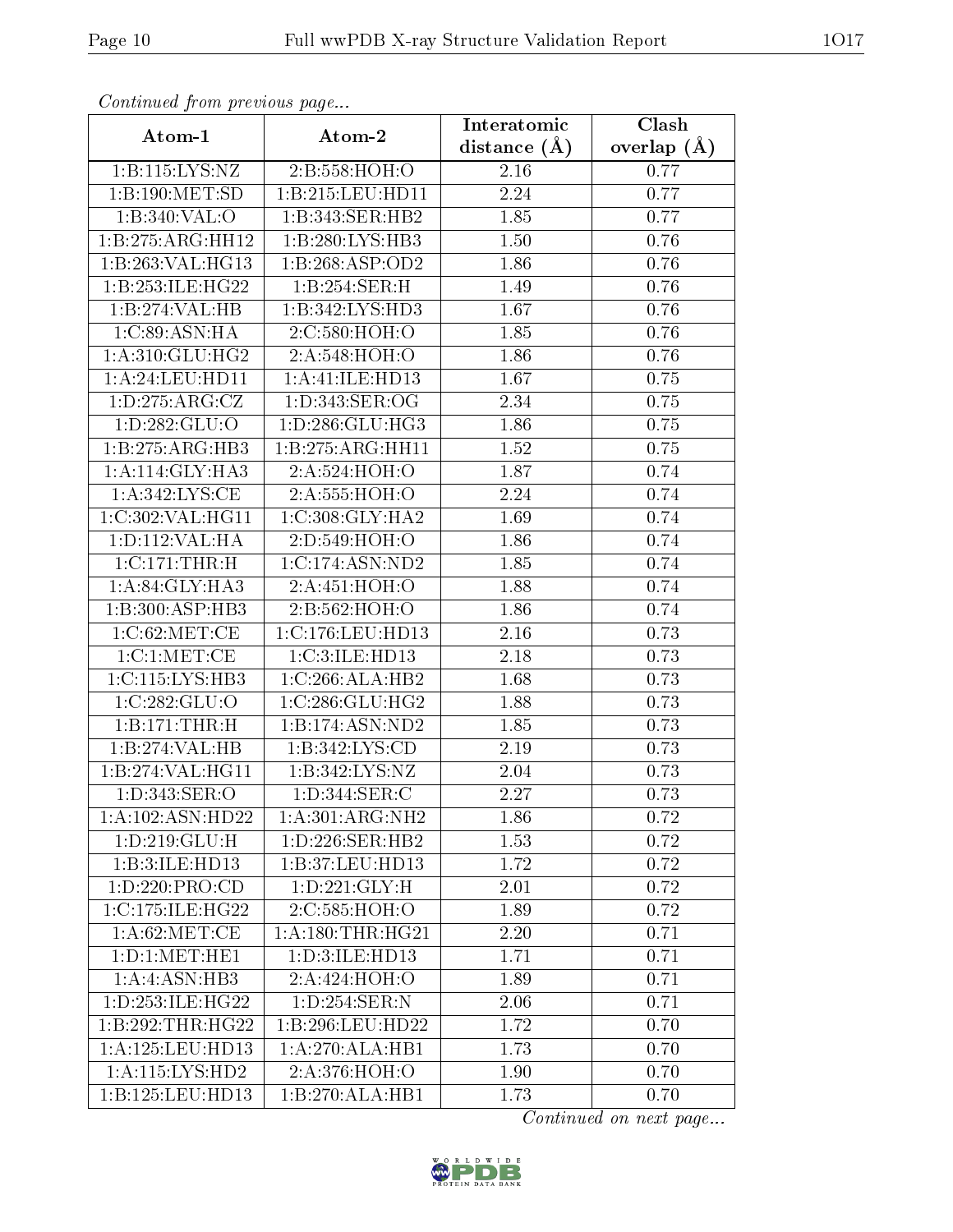| Continuea from previous page |                              | Interatomic    | $\overline{\text{Clash}}$ |
|------------------------------|------------------------------|----------------|---------------------------|
| Atom-1                       | Atom-2                       | distance $(A)$ | overlap $(A)$             |
| 1:B:270:ALA:O                | 1:B:274:VAL:HG23             | 1.91           | 0.70                      |
| 1:B:2:ASN:HB3                | 1:B:5:GLU:HG3                | 1.73           | 0.70                      |
| 1: A: 164: ARG: HD2          | 2:A:358:HOH:O                | 1.92           | 0.69                      |
| 1: D: 253: ILE: HG22         | 1: D: 254: SER:H             | 1.58           | 0.69                      |
| 1:C:97:LEU:HD22              | 1:C:319:SER:OG               | 1.93           | 0.69                      |
| 1:C:243:GLU:HB3              | 2:C:592:HOH:O                | 1.93           | 0.69                      |
| 1:C:134:GLU:CG               | 2:C:560:HOH:O                | 2.40           | 0.68                      |
| 1:A:171:THR:H                | 1:A:174:ASN:ND2              | 1.91           | 0.68                      |
| 1:C:112:VAL:CD               | 2:C:593:HOH:O                | 2.30           | 0.68                      |
| 1:C:134:GLU:HG2              | 2:C:560:HOH:O                | 1.94           | 0.68                      |
| 1:C:289:LYS:HD3              | 1:C:313:ASP:HA               | 1.74           | 0.67                      |
| 1: D: 115: LYS: HG2          | 1:D:266:ALA:HB2              | 1.75           | 0.67                      |
| 1: D: 220: PRO: HD2          | 1: D: 221: GLY:N             | 2.06           | 0.67                      |
| 1:B:338:THR:C                | 1: B: 342: LYS: HE3          | 2.15           | 0.67                      |
| 1: D: 220: PRO:HG2           | 1:D:222:ILE:HG13             | 1.77           | 0.67                      |
| 1:C:132:PRO:HB2              | 2:C:560:HOH:O                | 1.95           | 0.66                      |
| 1:B:164:ARG:CD               | 2: B: 561: HOH: O            | 2.44           | 0.66                      |
| 1:C:71:VAL:N                 | 1: C: 72: PRO: HD3           | 2.10           | 0.66                      |
| 1:B:62:MET:HE1               | 1:B:176:LEU:CD1              | 2.25           | 0.66                      |
| 1:B:336:LEU:O                | 1:B:340:VAL:HG23             | 1.95           | 0.66                      |
| 1:B:336:LEU:HA               | 1:B:339:ILE:HG22             | 1.77           | 0.66                      |
| 1:B:338:THR:O                | 1:B:342:LYS:HG3              | 1.95           | 0.66                      |
| 1:C:4:ASN:O                  | 1:C:8:LYS:HG2                | 1.94           | 0.66                      |
| 1:D:97:LEU:HD22              | 1:D:319:SER:OG               | 1.95           | 0.66                      |
| 1: D: 302: VAL: CG1          | 1:D:307:GLU:HB3              | 2.25           | 0.66                      |
| 1: A:268: ASP:HB3            | 2:A:459:HOH:O                | 1.96           | 0.66                      |
| 1: D: 175: ILE: HG23         | 2:D:548:HOH:O                | 1.96           | 0.65                      |
| 1:A:49:GLY:O                 | 2:A:574:HOH:O                | 2.15           | 0.65                      |
| 1:D:263:VAL:HG12             | 1: D: 265: SER:H             | 1.62           | 0.65                      |
| 1:B:55:ILE:HD11              | 1:B:200:LEU:HD21             | 1.78           | 0.65                      |
| 1:B:271:ILE:O                | 1:B:275:ARG:HG3              | 1.96           | 0.65                      |
| 1:B:168:GLY:C                | 2:B:535:HOH:O                | 2.35           | 0.64                      |
| 1:C:275:ARG:HG3              | 1:C:343:SER:HB3              | 1.80           | 0.64                      |
| 1:D:136:ALA:O                | 1:D:140:VAL:HG23             | 1.97           | 0.64                      |
| 1:C:85:LEU:HA                | 2:C:395:HOH:O                | 1.98           | 0.64                      |
| 1: D: 275: ARG: HG3          | 1: D: 343: SER: HB3          | 1.79           | 0.64                      |
| 1: A:221: GLY:HA2            | 2:A:572:HOH:O                | 1.87           | 0.64                      |
| 1:B:300:ASP:CB               | 2: B:562:HOH:O               | 2.43           | 0.64                      |
| 1: A:63: ARG:O               | 1: A:68: LYS: HE2            | 1.98           | 0.64                      |
| 1:A:238:LYS:HG2              | 2:A:428:HOH:O                | 1.96           | 0.64                      |
| 1:B:274:VAL:CG1              | $1:B:342:LYS:H\overline{D3}$ | 2.28           | 0.64                      |

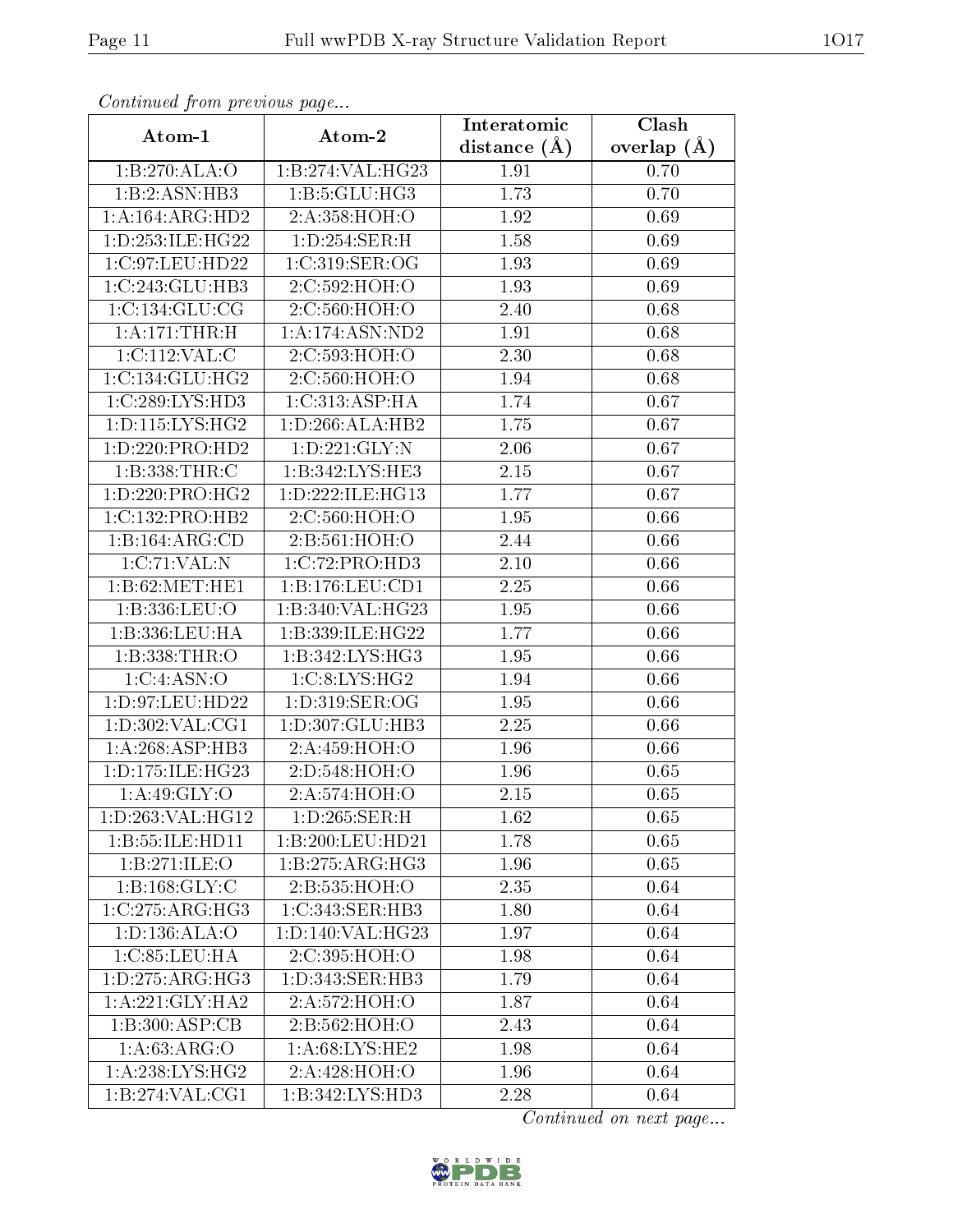| Continued from previous page       |                     | Interatomic       | Clash           |
|------------------------------------|---------------------|-------------------|-----------------|
| Atom-1                             | Atom-2              | distance $(\AA)$  | overlap $(\AA)$ |
| 1: D:62:MET:CE                     | 1:D:176:LEU:HD13    | 2.27              | 0.64            |
| 1: D: 289: LYS: HE2                | 1: D: 313: ASP: HA  | 1.80              | 0.63            |
| 1:B:274:VAL:HG11                   | 1:B:342:LYS:HZ2     | 1.63              | 0.63            |
| 1:D:302:VAL:HG13                   | 1:D:307:GLU:HB3     | 1.81              | 0.63            |
| 1: D: 285: ALA: O                  | 1:D:289:LYS:HG2     | 1.98              | 0.63            |
| 1: D: 263: VAL: HG13               | 1: D: 268: ASP: HB2 | 1.80              | 0.63            |
| $1:\overline{A:204:SER:O}$         | 1:A:208:LEU:HD22    | 1.98              | 0.62            |
| 1:B:78:ALA:HA                      | 2:B:473:HOH:O       | 1.99              | 0.62            |
| 1: D: 268: ASP: HB3                | 2:D:554:HOH:O       | $\overline{1}.93$ | 0.62            |
| 1:A:213:ILE:HG23                   | 1:A:236:VAL:HB      | 1.80              | 0.62            |
| 1:A:325:GLU:HG3                    | 1:A:326:ILE:N       | 2.15              | 0.62            |
| 1:B:3:ILE:HD11                     | 1:B:37:LEU:HB3      | 1.81              | 0.62            |
| 1: A:64: GLU:CB                    | 2:A:569:HOH:O       | 2.37              | 0.61            |
| 1:B:29:ILE:HG22                    | 1:B:156:ALA:HB1     | 1.81              | 0.61            |
| 1:D:334:THR:O                      | 1:D:338:THR:HG23    | 1.99              | 0.61            |
| 1:D:341:VAL:HG12                   | 1: D: 341: VAL: O   | 2.00              | 0.61            |
| 1: A:62:MET:HE2                    | 1: A:180:THR:HG21   | 1.82              | 0.61            |
| 1: A:340: VAL:O                    | 1:A:342:LYS:N       | 2.34              | 0.61            |
| $1:B:274:\overline{\text{VAL}:CB}$ | 1:B:342:LYS:HD3     | 2.29              | 0.61            |
| 1:C:175:ILE:CG2                    | 2:C:585:HOH:O       | 2.47              | 0.61            |
| 1:B:324:ASN:CA                     | 1:B:335:LYS:HZ2     | 2.13              | 0.61            |
| 1:B:274:VAL:HG21                   | 1:B:342:LYS:HE2     | 1.81              | 0.61            |
| 1:C:134:GLU:CD                     | 2:C:560:HOH:O       | 2.38              | 0.61            |
| 1:C:233:MET:HE1                    | 1:C:294:VAL:HG11    | 1.83              | 0.61            |
| 1:C:327:ILE:HD12                   | 1:C:336:LEU:HD22    | 1.83              | 0.60            |
| 1:D:220:PRO:CD                     | 1: D: 221: GLY:N    | 2.63              | 0.60            |
| 1: D: 22: GLU: CG                  | 2:D:553:HOH:O       | 2.44              | 0.60            |
| 1:C:333:VAL:HG12                   | 1:C:337:LYS:HE3     | 1.83              | 0.60            |
| 1: A:62: MET:HE3                   | 1: A:180:THR:HG21   | 1.82              | 0.60            |
| 1:B:339:ILE:CA                     | 1:B:342:LYS:HD2     | 2.23              | 0.60            |
| 1:C:181:ASN:HD21                   | 1:C:183:ALA:HB3     | 1.64              | 0.60            |
| 1:B:313:ASP:HB2                    | 2:B:551:HOH:O       | 2.00              | 0.60            |
| 1: C:68: LYS: HE3                  | 2:C:519:HOH:O       | 2.00              | 0.60            |
| 1:A:285:ALA:O                      | 1:A:289:LYS:HG3     | 2.00              | 0.60            |
| 1: D:268: ASP:CG                   | 2:D:554:HOH:O       | 2.37              | 0.60            |
| 1:D:97:LEU:O                       | 1: D: 100: LEU: HB2 | 2.02              | 0.60            |
| 1: A:341: VAL:C                    | 1:A:343:SER:H       | 2.05              | 0.60            |
| 1:B:339:ILE:N                      | 1:B:342:LYS:HE3     | 2.17              | 0.60            |
| 1:B:160:VAL:O                      | 1:B:160:VAL:HG22    | 2.01              | 0.60            |
| $1:$ A:336:LEU:O                   | 1: A:340: VAL:HG23  | 2.02              | 0.59            |
| 1:D:263:VAL:HG13                   | 1: D: 268: ASP: CB  | 2.32              | 0.59            |

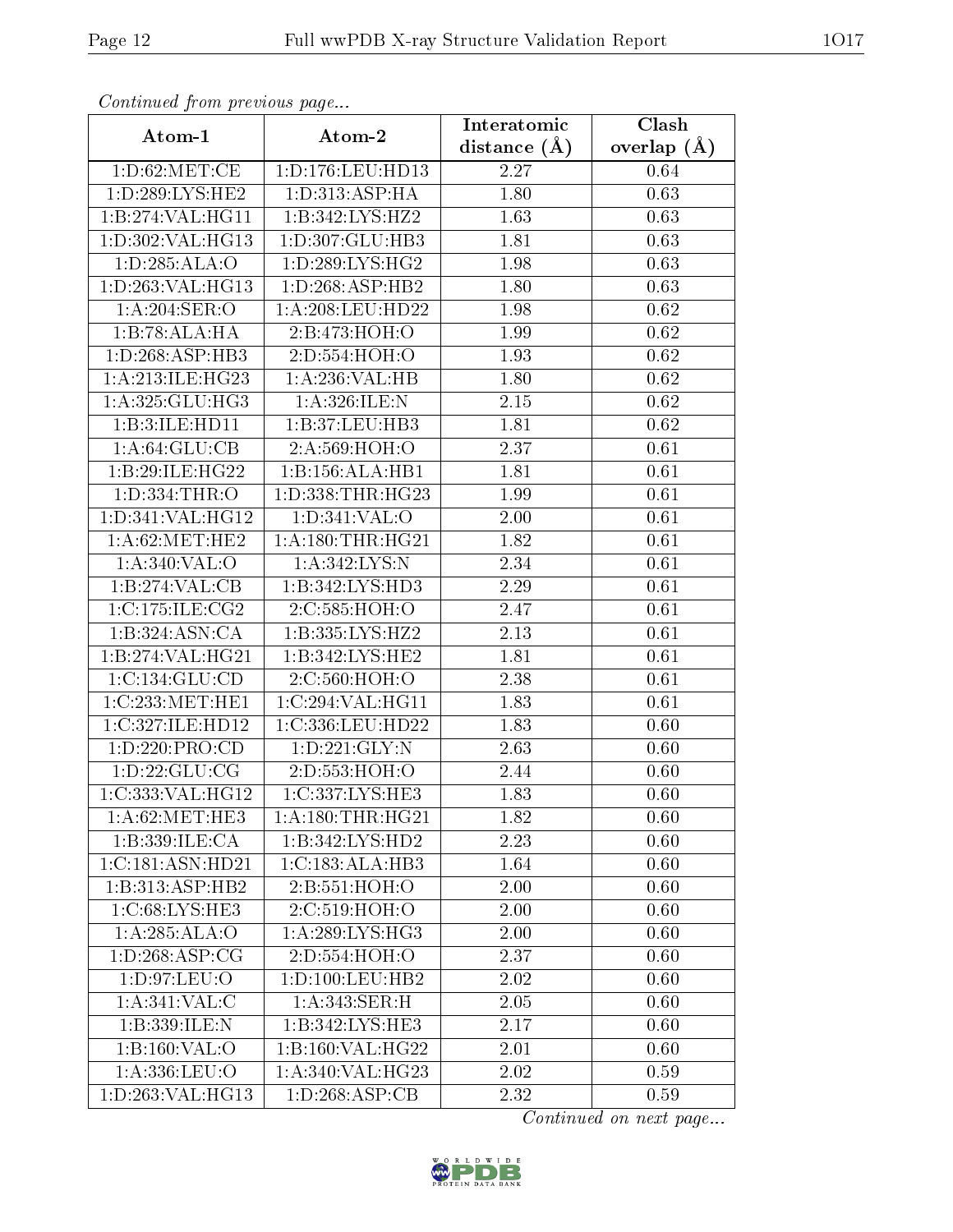| Continuea from previous page                 |                            | Interatomic       | Clash         |
|----------------------------------------------|----------------------------|-------------------|---------------|
| Atom-1                                       | Atom-2                     | distance $(\AA)$  | overlap $(A)$ |
| 1: D: 275: ARG: CD                           | 1:D:343:SER:OG             | 2.51              | 0.59          |
| 1:B:181:ASN:HD21                             | 1:B:183:ALA:HB3            | 1.68              | 0.59          |
| 1:C:138:GLU:O                                | 1:C:142:LYS:HG2            | 2.03              | 0.59          |
| 1:B:213:ILE:HG23                             | 1:B:236:VAL:HB             | 1.84              | 0.59          |
| 1:D:302:VAL:HG11                             | 1: D:308: GLY:N            | 2.18              | 0.59          |
| 1:B:109:ASN:HD22                             | 1:B:150:ALA:HB3            | 1.67              | 0.59          |
| 1:B:190:MET:HB3                              | 1:B:215:LEU:CD1            | 2.30              | 0.59          |
| 1: A:8: LYS: HE3                             | 2:A:424:HOH:O              | 2.02              | 0.59          |
| 1:C:141:ASN:OD1                              | 2:C:564:HOH:O              | 2.15              | 0.59          |
| 1: D: 125: LEU: HD13                         | 1:D:270:ALA:HB1            | 1.85              | 0.59          |
| 1: C: 111: ALA: HB3                          | 1: C:116: SER:H            | 1.66              | 0.58          |
| 1: D: 115: LYS: HE2                          | 2:D:423:HOH:O              | 2.03              | 0.58          |
| 1: D: 181: ASN: ND2                          | 1: D: 183: ALA: H          | 2.01              | 0.58          |
| 1: D: 226: SER:O                             | 1:D:248:VAL:HG22           | 2.04              | 0.58          |
| 1:C:173:PHE:HA                               | 1:C:176:LEU:HD12           | 1.85              | 0.58          |
| 1:A:195:LYS:CD                               | 2:A:535:HOH:O              | 2.48              | 0.58          |
| 1: D: 134: GLU: HG2                          | 1: D: 135: ARG: H          | 1.69              | 0.58          |
| 1: D: 253: ILE: HD11                         | 1: D: 309: TYR: HE1        | 1.68              | $0.58\,$      |
| 1:A:90:VAL:HG11                              | 1: A:287:PHE:CD2           | $\overline{2.38}$ | $0.58\,$      |
| 1: A:246:LEU:HD21                            | 1: A:251:PHE:CZ            | 2.39              | 0.58          |
| 1:B:274:VAL:CG2                              | 1:B:342:LYS:HE2            | 2.34              | $0.58\,$      |
| 1: D: 173: PHE: HA                           | 1:D:176:LEU:HD12           | 1.84              | 0.58          |
| 1:C:334:THR:O                                | 1:C:338:THR:HG23           | 2.04              | 0.58          |
| 1:C:133:PRO:O                                | 1:C:137:LYS:HG3            | 2.04              | 0.57          |
| 1:C:262:ILE:HD12                             | 2:C:579:HOH:O              | 1.97              | 0.57          |
| 1:C:213:ILE:HG23                             | 1:C:236:VAL:HB             | 1.87              | 0.57          |
| 1:B:282:GLU:O                                | 1:B:286:GLU:HG3            | 2.05              | 0.57          |
| 1:B:1:MET:HB2                                | 2:B:554:HOH:O              | 2.03              | 0.57          |
| 1: D: 134: GLU: HG2                          | 1: D: 135: ARG: N          | 2.20              | 0.57          |
| 1:C:333:VAL:HG23                             | 2:C:400:HOH:O              | 2.05              | 0.57          |
| $1:C:1:\overline{\mathrm{MET}:\mathrm{HE}3}$ | 1:C:3:ILE:HD13             | 1.87              | 0.56          |
| 1:A:257:PRO:CG                               | 1: A:260: LYS:HD3          | 2.33              | 0.56          |
| 1:B:109:ASN:ND2                              | 1:B:150:ALA:HB3            | 2.21              | 0.56          |
| 1: D:62: MET:HE1                             | 1: D: 176: LEU: CD1        | 2.35              | 0.56          |
| 1:B:164:ARG:HD2                              | 2:B:350:HOH:O              | 2.04              | 0.56          |
| 1: D: 24: LEU: HD11                          | 1: D: 41: ILE: HD13        | 1.86              | 0.56          |
| 1:D:263:VAL:HG13                             | 2:D:554:HOH:O              | 2.06              | 0.56          |
| 1: A:50: GLU: H                              | 1: A:50: GLU:CD            | 2.08              | 0.55          |
| 1:B:339:ILE:HA                               | 1:B:342:LYS:CE             | 2.36              | 0.55          |
| 1:C:8:LYS:HB3                                | 2:C:467:HOH:O              | 2.06              | 0.55          |
| $1: A:64: \overline{GLU:CG}$                 | $2:A:569:H\overline{OH:O}$ | 2.54              | 0.55          |

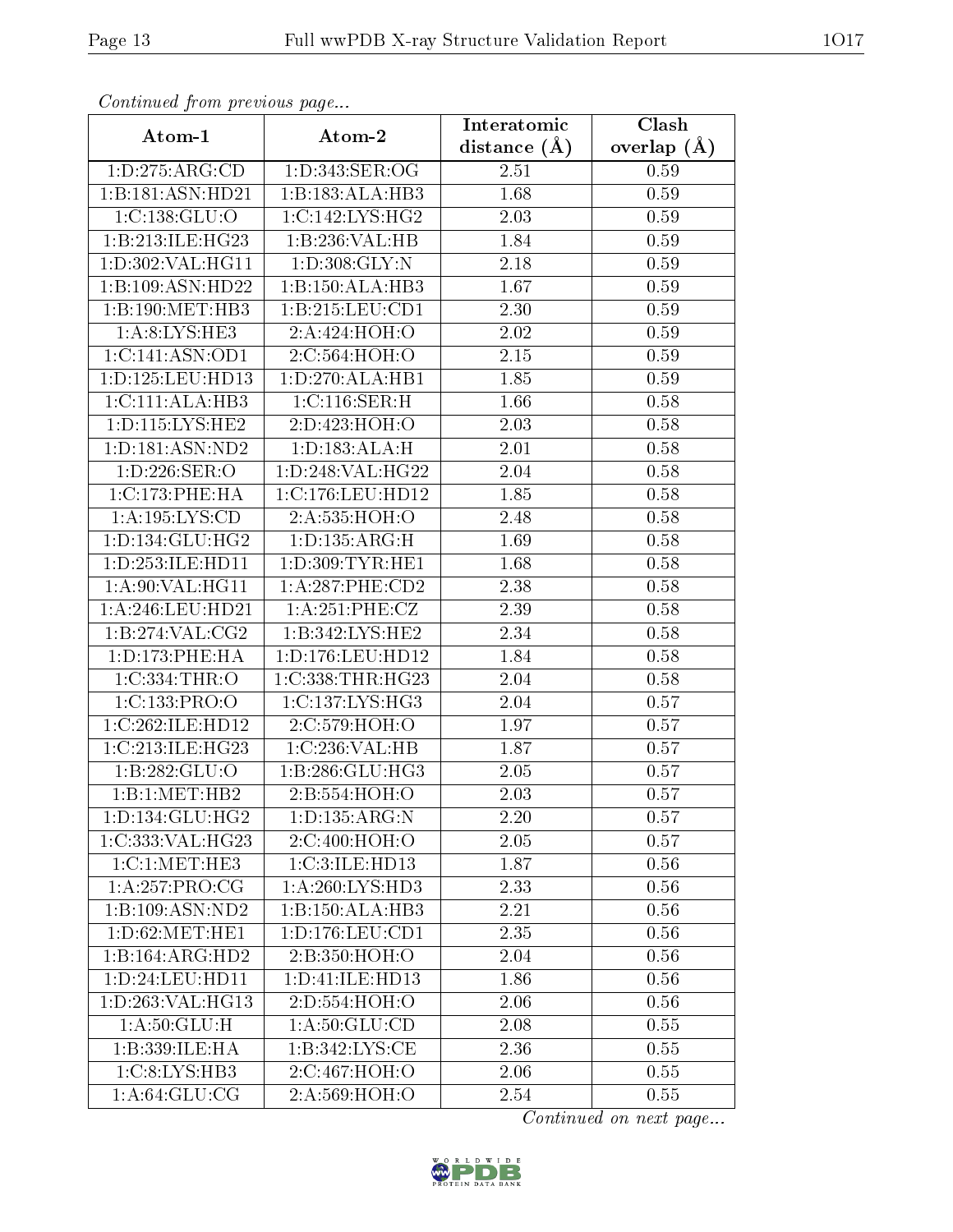| Continuea from previous page |                              | Interatomic       | Clash           |
|------------------------------|------------------------------|-------------------|-----------------|
| Atom-1                       | Atom-2                       | distance $(A)$    | overlap $(\AA)$ |
| 1:B:238:LYS:HD3              | 2:B:559:HOH:O                | 2.07              | 0.55            |
| 1:B:233:MET:CG               | 1:B:244:VAL:HB               | $\overline{2.36}$ | 0.55            |
| 1: D: 113: SER: HB2          | 2:D:506:HOH:O                | 2.07              | 0.55            |
| 1:B:125:LEU:CD1              | 1:B:270:ALA:HB1              | 2.36              | 0.55            |
| 1:B:71:VAL:N                 | 1:B:72:PRO:HD3               | 2.22              | 0.55            |
| 1: D: 227: PRO:HG3           | 1:D:287:PHE:CE1              | 2.42              | 0.55            |
| 1:B:190:MET:HE3              | 1:B:213:ILE:HD11             | 1.89              | $0.55\,$        |
| 1:C:136:ALA:O                | 1:C:140:VAL:HG23             | 2.07              | 0.55            |
| 1: D: 115: LYS: HG2          | 1: D: 120: ASP: HB3          | 1.88              | 0.55            |
| 1:B:338:THR:HG22             | 1: B: 342: LYS: HE3          | 1.88              | 0.55            |
| 1:B:275:ARG:NH1              | 1:B:280:LYS:HB3              | 2.21              | 0.55            |
| 1:C:158:LYS:HD3              | 2:C:528:HOH:O                | 2.06              | 0.55            |
| 1:B:178:PRO:HB2              | 1: B: 190:MET:CE             | 2.37              | 0.54            |
| 1: D: 275: ARG: NE           | 1: D: 343: SER: HG           | 2.03              | 0.54            |
| 1: A: 195: LYS: HD3          | 2:A:535:HOH:O                | 2.06              | 0.54            |
| 1:B:189:LEU:HD23             | 2:B:529:HOH:O                | 2.07              | 0.54            |
| 1:C:164:ARG:HD2              | 2:C:382:HOH:O                | 2.07              | 0.54            |
| 1: D: 275: ARG: CG           | 1:D:343:SER:OG               | 2.56              | 0.54            |
| 1: A: 55: ILE: HG13          | 1:A:200:LEU:HD21             | 1.88              | 0.54            |
| 1: A:1: MET: HE1             | 1:A:24:LEU:HA                | 1.90              | 0.54            |
| 1:C:1:NET:HE2                | 1:C:3:ILE:HD13               | 1.90              | 0.54            |
| 1: D: 172: ILE: HG12         | 1:D:176:LEU:HD11             | 1.90              | 0.54            |
| 1:B:73:ASN:ND2               | $1:B:103:PRO:H\overline{G3}$ | 2.23              | 0.54            |
| 1:C:48:LYS:NZ                | 1:C:54:GLU:OE2               | 2.40              | 0.54            |
| 1:C:62:MET:HE3               | 1: C: 176: LEU: HB3          | 1.90              | 0.54            |
| 1:B:198:LEU:HD22             | 1:B:234:LYS:HG2              | 1.90              | 0.54            |
| 1:C:301:ARG:HG3              | 1:C:301:ARG:HH21             | 1.73              | 0.54            |
| 1: D: 1: MET: CE             | 1:D:3:ILE:HD13               | 2.36              | 0.54            |
| 1: A:62:MET:HE1              | 1:A:176:LEU:HB2              | 1.89              | 0.53            |
| 1:B:336:LEU:O                | 1:B:339:ILE:HG22             | 2.08              | 0.53            |
| 1: D: 164: ARG: HD2          | 2:D:352:HOH:O                | 2.07              | 0.53            |
| 1: D: 262: ILE: HD12         | 2:D:547:HOH:O                | 2.06              | 0.53            |
| 1: A:62:MET:HE1              | 1: A: 176: LEU: CB           | 2.38              | 0.53            |
| 1:B:336:LEU:CA               | 1:B:339:ILE:HG22             | 2.38              | 0.53            |
| 1: D: 102: ASN: CG           | 1: D: 103: PRO: HD2          | 2.29              | 0.53            |
| 1:C:90:VAL:HG11              | 1:C:287:PHE:CD2              | 2.43              | 0.53            |
| 1: D: 229: GLY: O            | 1: D:248: VAL:HG23           | 2.08              | 0.53            |
| 1:B:25:ALA:O                 | 1:B:29:ILE:HG13              | 2.07              | 0.53            |
| 1:B:2:ASN:HB3                | 1: B: 5: GLU: CG             | 2.38              | 0.53            |
| 1:B:239:ARG:NH2              | 1:B:242:GLU:HB2              | $\overline{2.22}$ | 0.53            |
| 1:B:76:ASP:HB3               | 1:B:188:GLN:HG2              | 1.90              | 0.53            |

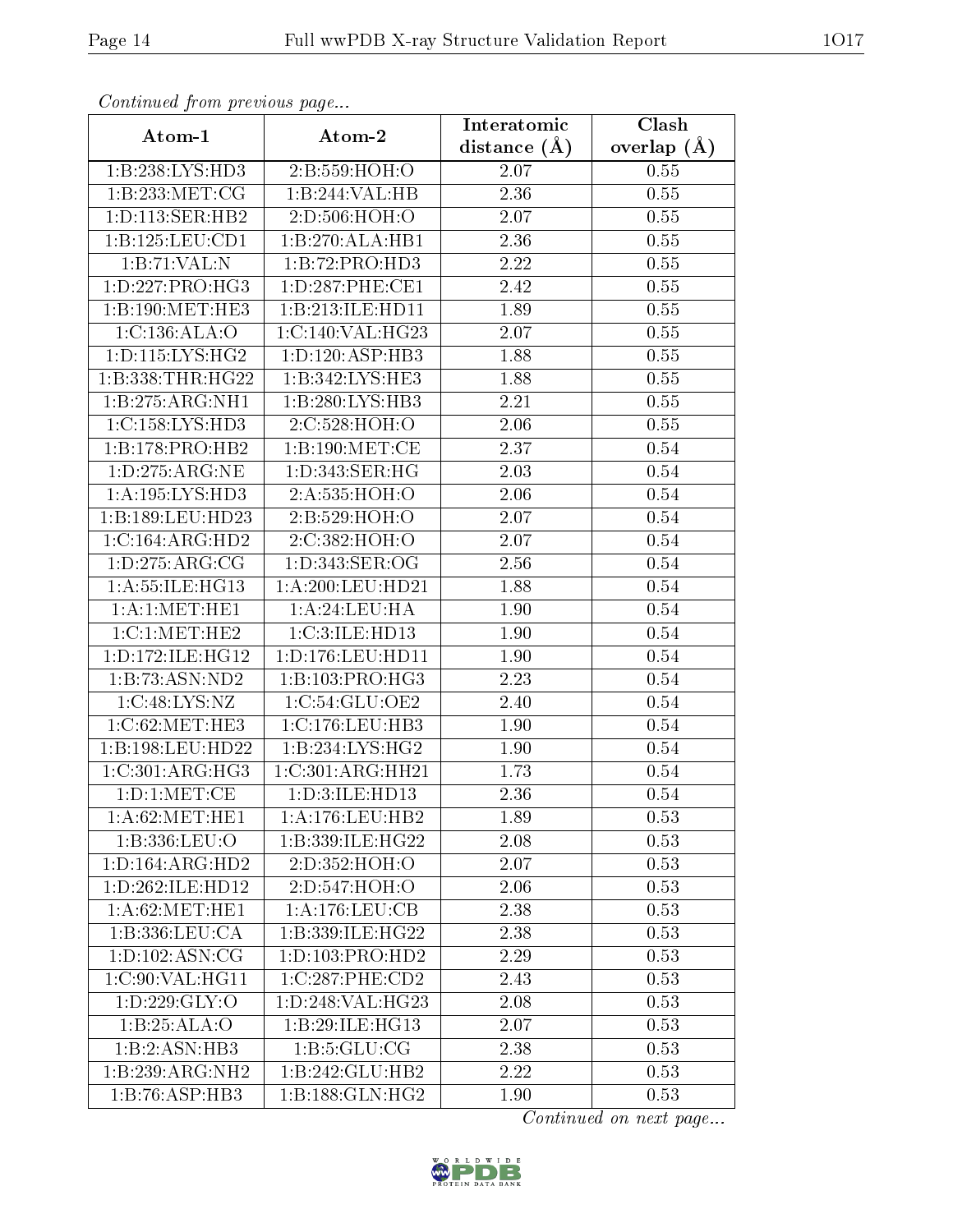| Continuati pont previous page |                                | Interatomic       | Clash           |
|-------------------------------|--------------------------------|-------------------|-----------------|
| Atom-1                        | Atom-2                         | distance $(A)$    | overlap $(\AA)$ |
| 1: D: 212: LYS: HE3           | 1:D:235:ILE:CG2                | 2.38              | 0.53            |
| 1:A:223:ASP:O                 | 1: A:224: GLU:HG3              | 2.09              | 0.53            |
| 1: D: 16: LEU: HD22           | 1: D: 20: GLU: OE2             | $2.08\,$          | 0.53            |
| 1: D: 275: ARG: HG3           | 1: D:343: SER:OG               | 2.08              | 0.53            |
| 1:B:135:ARG:NH2               | 1:B:330:ASN:HA                 | 2.24              | 0.53            |
| 1:B:62:MET:HE1                | 1:B:176:LEU:HD13               | 1.90              | 0.53            |
| 1:D:246:LEU:HD11              | 1:D:250:ASP:HB2                | 1.91              | 0.53            |
| 1:B:324:ASN:HA                | 1:B:335:LYS:HZ2                | 1.74              | 0.53            |
| 1:B:62:MET:HE1                | 1:B:176:LEU:HD12               | 1.90              | 0.52            |
| 1: B:67: ILE: O               | 1: B:67: ILE: HG12             | 2.09              | 0.52            |
| 1:B:340:VAL:C                 | 1:B:343:SER:HB2                | 2.28              | 0.52            |
| 1: D: 134: GLU: CG            | 2:D:551:HOH:O                  | 2.17              | $0.52\,$        |
| 1:B:4:ASN:O                   | 1: B: 8: LYS: HG3              | 2.08              | 0.52            |
| 1:B:336:LEU:HA                | 1:B:339:ILE:CG2                | 2.40              | 0.52            |
| 1:D:125:LEU:O                 | 1:D:327:ILE:HD13               | 2.08              | 0.52            |
| 1:B:247:ASN:HD22              | 1:B:249:THR:H                  | 1.56              | 0.52            |
| 1:D:140:VAL:HG22              | 1: D: 146: VAL: HB             | 1.91              | 0.52            |
| 1:A:189:LEU:HD23              | 2:A:481:HOH:O                  | 2.10              | 0.52            |
| 1:C:48:LYS:HE3                | 1:C:49:GLY:O                   | $\overline{2.09}$ | 0.52            |
| 1: D: 175: ILE: CG2           | 2:D:548:HOH:O                  | 2.57              | 0.52            |
| 1:B:274:VAL:HB                | 1: B: 342: LYS: CE             | 2.39              | 0.52            |
| 1: D: 222: ILE: HG22          | 1:D:224:GLU:N                  | 2.25              | 0.52            |
| 1: D: 135: ARG: NH2           | 1: D: 329: MET:O               | 2.43              | 0.52            |
| 1:C:300:ASP:HB3               | 2:C:595:HOH:O                  | 2.10              | 0.51            |
| 1:A:254:SER:HA                | 2:A:549:HOH:O                  | 2.10              | 0.51            |
| 1:B:274:VAL:CB                | 1:B:342:LYS:HE2                | 2.41              | 0.51            |
| 1:A:251:PHE:O                 | 1: A:306:ARG:NH2               | 2.44              | 0.51            |
| 1: A:114: GLY: CA             | 2:A:524:HOH:O                  | 2.49              | 0.51            |
| 1: A:256: ILE: HD12           | 1:A:256:ILE:H                  | 1.75              | 0.51            |
| 1:B:253:ILE:HG22              | 1:B:254:SER:N                  | 2.21              | 0.51            |
| 1:C:69:ILE:HD11               | 1:C:183:ALA:HB2                | 1.93              | 0.51            |
| 1: D: 328: SER: HB3           | 1:D:333:VAL:HG11               | 1.93              | 0.51            |
| 1:C:84:GLY:C                  | 1:C:86:GLY:H                   | 2.14              | 0.51            |
| 1:B:253:ILE:HG22              | 2: B: 543: H <sub>OH</sub> : O | 2.10              | 0.51            |
| 1: B: 321: ASP: O             | 1:B:325:GLU:HG2                | 2.10              | 0.51            |
| 1:C:85:LEU:O                  | 2:C:579:HOH:O                  | 2.19              | 0.50            |
| 1: D: 214: ILE: HD12          | 1:D:298:ALA:HB2                | 1.92              | 0.50            |
| 1: D: 228: ILE: HG21          | 1:D:258:ILE:HG12               | 1.92              | 0.50            |
| 1:B:220:PRO:HA                | 2:B:419:HOH:O                  | 2.11              | 0.50            |
| 1:C:78:ALA:O                  | 1:C:79:GLY:C                   | 2.49              | 0.50            |
| 1:B:274: VAL: HB              | 1:B:342:LYS:HE2                | 1.91              | 0.50            |

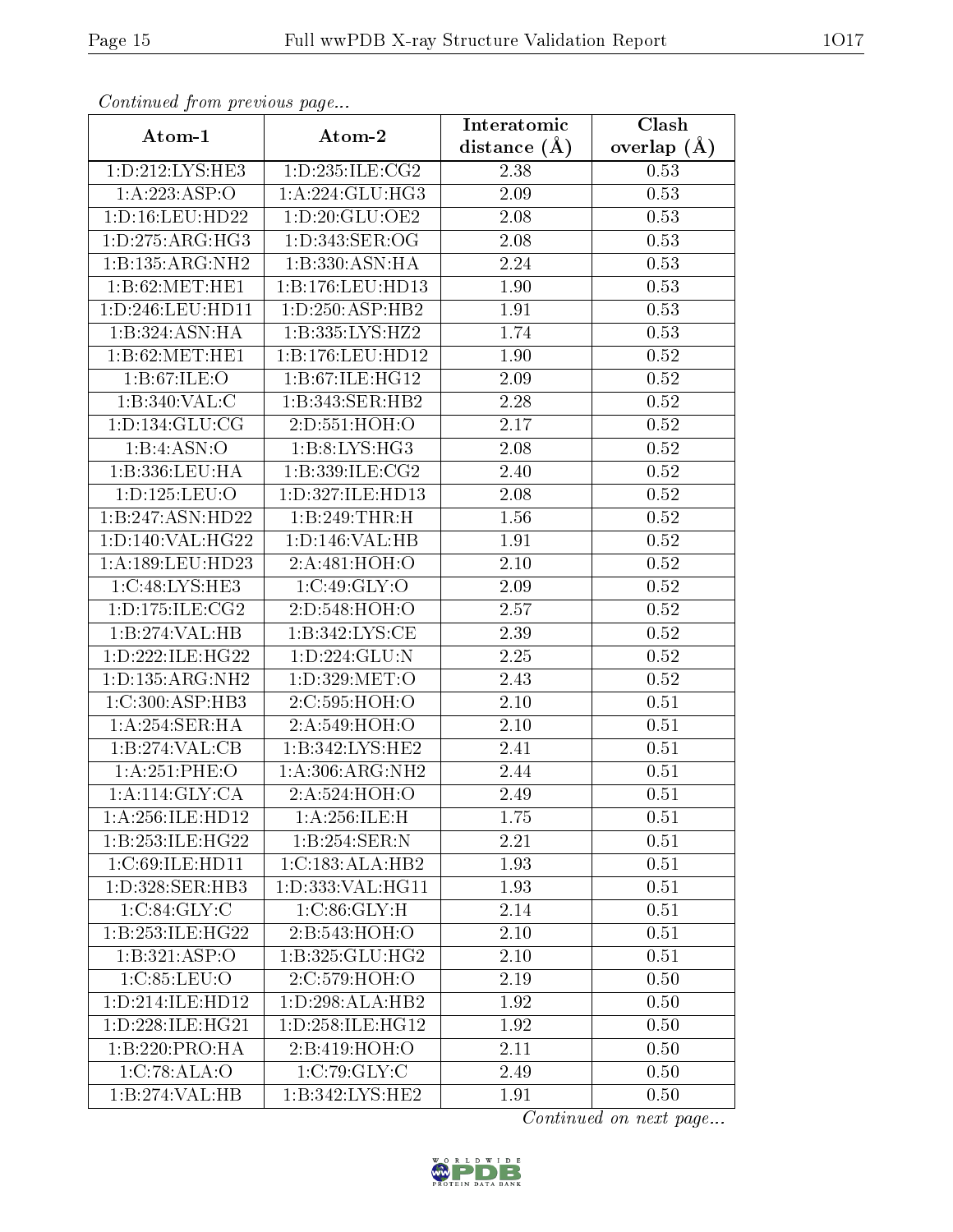| Commuca from previous page      |                                        | Interatomic       | Clash         |
|---------------------------------|----------------------------------------|-------------------|---------------|
| Atom-1                          | Atom-2                                 | distance $(A)$    | overlap $(A)$ |
| 1: D: 171: THR:H                | 1:D:174:ASN:ND2                        | 2.01              | 0.50          |
| 1:A:206:TYR:CE1                 | 2:A:593:HOH:O                          | 2.58              | 0.50          |
| 1: A: 337: LYS: HE3             | 2:A:561:HOH:O                          | 2.11              | 0.50          |
| 1:B:336:LEU:C                   | 1:B:339:ILE:HG22                       | 2.32              | 0.50          |
| 1:C:243:GLU:CB                  | 2:C:592:HOH:O                          | 2.46              | 0.50          |
| 1:A:114:GLY:HA2                 | 2:A:480:HOH:O                          | 2.11              | 0.49          |
| 1: A:289:LYS:HE2                | 1: A:313: ASP:OD2                      | 2.12              | 0.49          |
| 1:B:338:THR:HG22                | $1: B: 342: LYS: \overline{\text{CE}}$ | 2.43              | 0.49          |
| 1:B:171:THR:N                   | 1:B:174:ASN:HD22                       | 1.95              | 0.49          |
| 1:B:11:ILE:CD1                  | 1:C:169:ILE:HD13                       | 2.43              | 0.49          |
| $1:B:219:GL\overline{U:HG3}$    | 1:B:230:ASN:O                          | 2.13              | 0.49          |
| 1:B:322:LYS:O                   | 1:B:326:ILE:HG13                       | 2.11              | 0.49          |
| 1:B:324:ASN:HB2                 | 1:B:335:LYS:NZ                         | 2.27              | 0.49          |
| 1:B:76:ASP:HB3                  | 1:B:188:GLN:CG                         | 2.43              | 0.49          |
| 1:C:134:GLU:HG2                 | 1:C:135:ARG:N                          | 2.28              | 0.49          |
| 1:C:41:ILE:O                    | 1:C:45:LEU:HB2                         | 2.13              | 0.49          |
| 1: D: 110: ARG: NH2             | 1:D:129:ILE:HD11                       | 2.28              | 0.49          |
| 1: A:243: GLU:HG3               | 2:A:578:HOH:O                          | 2.12              | 0.49          |
| 1:C:192:VAL:HG13                | 1:C:197:HIS:CB                         | 2.43              | 0.49          |
| 1:D:181:ASN:HD21                | 1:D:183:ALA:HB3                        | 1.77              | 0.49          |
| 1: A:63: ARG: NH2               | 2:A:560:HOH:O                          | 2.46              | 0.48          |
| 1:C:336:LEU:O                   | 1:C:340:VAL:HG23                       | 2.13              | 0.48          |
| 1:C:246:LEU:HD12                | 1:C:250:ASP:OD2                        | 2.13              | 0.48          |
| 1: D: 341: VAL: CG1             | 1:D:341:VAL:O                          | $\overline{2.61}$ | 0.48          |
| 1:A:250:ASP:C                   | 1: A:252: GLY: H                       | 2.15              | 0.48          |
| 1:A:253:ILE:HD11                | 1: A:309:TYR:CE1                       | $\overline{2}.47$ | 0.48          |
| 1:B:137:LYS:O                   | 1:B:141:ASN:ND2                        | 2.46              | 0.48          |
| $1: B:272: LYS: H\overline{G3}$ | 2:B:560:HOH:O                          | 2.13              | 0.48          |
| 1: D: 115: LYS: HG2             | 1:D:266:ALA:CB                         | 2.43              | 0.48          |
| 1:B:272:LYS:CE                  | 2:B:560:HOH:O                          | 2.61              | 0.48          |
| 1:C:264:ASN:ND2                 | 1:C:268:ASP:OD2                        | 2.47              | 0.48          |
| 1: D: 1: MET: HG3               | 1: D: 1: MET: O                        | 2.12              | 0.48          |
| 1:Bi:1:MET:O                    | 1:B:1:MET:HG3                          | 2.14              | 0.48          |
| 1:C:7:LEU:O                     | 1:C:11:IE:HG12                         | 2.13              | 0.48          |
| 1: A:286: GLU:CG                | 2:A:594:HOH:O                          | 2.32              | 0.48          |
| 1:B:178:PRO:HB2                 | 1:B:190:MET:HE2                        | 1.95              | 0.47          |
| 1:C:275:ARG:CG                  | 1:C:343:SER:HB3                        | 2.44              | 0.47          |
| 1:C:79:CLY:HA2                  | 2:C:469:HOH:O                          | 2.14              | 0.47          |
| 1: A:256: ILE: HD12             | 1: A:256: ILE:N                        | 2.29              | 0.47          |
| 1:B:116:SER:CB                  | 2:B:563:HOH:O                          | 2.25              | 0.47          |
| 1:B:90:VAL:HG11                 | 1:B:287:PHE:CD2                        | 2.50              | 0.47          |

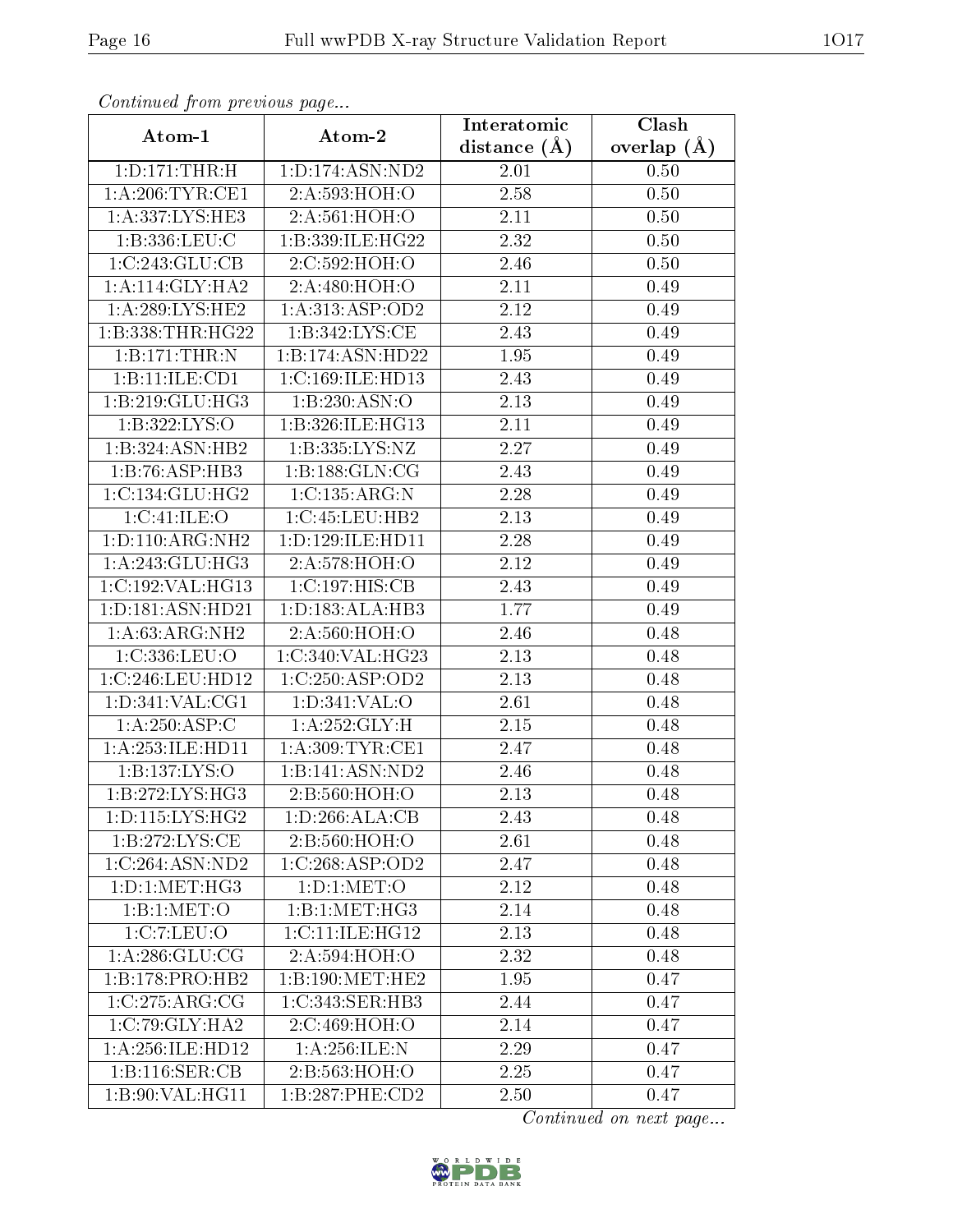| Continuea from previous page |                                     | Interatomic       | Clash         |
|------------------------------|-------------------------------------|-------------------|---------------|
| Atom-1                       | Atom-2                              | distance $(A)$    | overlap $(A)$ |
| 1:C:90:VAL:CG1               | 1:C:287:PHE:CD2                     | 2.96              | 0.47          |
| 1:D:230:ASN:HA               | 1: D: 246: LEU:O                    | 2.14              | 0.47          |
| 1:D:246:LEU:HD21             | 1: D: 251: PHE: CZ                  | 2.50              | 0.47          |
| 1:B:198:LEU:HD22             | 1:B:234:LYS:CG                      | $\overline{2}.44$ | 0.47          |
| 1:C:112:VAL:HG12             | 1:C:112:VAL:O                       | 2.14              | 0.47          |
| 1:B:3:ILE:HG13               | 1:B:41:ILE:HD11                     | 1.97              | 0.47          |
| 1: D: 177: GLY: HA3          | 2:D:460:HOH:O                       | 2.14              | 0.47          |
| 1:B:233:MET:HG3              | 1:B:244:VAL:HB                      | 1.96              | 0.47          |
| 1:D:263:VAL:HG12             | 1: D: 264: ASN: N                   | $\overline{2}.30$ | 0.47          |
| 1:D:302:VAL:HG13             | 1: D: 307: GLU: CD                  | 2.35              | 0.47          |
| 1: A:200:LEU:HD23            | 1:A:201:LEU:N                       | 2.29              | 0.47          |
| 1:B:83:ASP:N                 | 1:B:193:PHE:CE2                     | 2.82              | 0.47          |
| 1:B:272:LYS:HE3              | 2:B:560:HOH:O                       | 2.14              | 0.47          |
| 1:B:138:GLU:O                | 1:B:142:LYS:HG3                     | 2.14              | 0.47          |
| 1:B:263:VAL:HG12             | 1:B:264:ASN:N                       | 2.29              | 0.47          |
| 1: D: 178: PRO: HB2          | 1: D: 188: GLN: NE2                 | 2.30              | 0.47          |
| 1: D: 260: LYS: HD2          | 1:D:260:LYS:N                       | 2.30              | 0.47          |
| 1: A:219: GLU:HG3            | 1: A:230:ASN:O                      | 2.15              | 0.47          |
| 1: D: 232: PHE: CE2          | 1:D:245:LYS:HE3                     | 2.50              | 0.47          |
| 1:D:325:GLU:HG3              | 1:D:326:ILE:N                       | 2.29              | 0.47          |
| 1:B:213:ILE:CG2              | 1:B:236:VAL:HB                      | 2.44              | 0.47          |
| 1:B:272:LYS:CG               | 2:B:560:HOH:O                       | 2.63              | 0.47          |
| 1:B:125:LEU:HB3              | 1:B:327:ILE:HD11                    | 1.96              | 0.47          |
| 1:C:181:ASN:ND2              | 1:C:183:ALA:HB3                     | $\overline{2}.30$ | 0.46          |
| 1: D: 253: ILE: CG2          | 1:D:254:SER:N                       | 2.76              | 0.46          |
| 1:B:275:ARG:HB3              | 1:B:275:ARG:NH1                     | $\overline{2}.26$ | 0.46          |
| 1:C:246:LEU:HD11             | $1:C:250:ASP:H\overline{B2}$        | 1.98              | 0.46          |
| 1:C:71:VAL:N                 | 1:C:72:PRO:CD                       | 2.76              | 0.46          |
| $1:B:2:A\overline{SN:HB3}$   | 1:B:5:GLU:OE2                       | 2.16              | 0.46          |
| 1: D: 115: LYS: CG           | 1:D:120:ASP:HB3                     | 2.45              | 0.46          |
| 1:A:135:ARG:NH2              | 1: A:329:MET:O                      | 2.48              | 0.46          |
| 1: A: 188: GLN: HG3          | 1:A:189:LEU:N                       | 2.30              | 0.46          |
| 1: A:260: LYS:N              | 1: A:260: LYS: HD2                  | 2.30              | 0.46          |
| 1:B:5:GLU:HG2                | 2:B:533:HOH:O                       | 2.16              | 0.46          |
| 1: D: 252: GLY: HA2          | 1: D: 306: ARG: NH2                 | 2.30              | 0.46          |
| 1:A:200:LEU:HD23             | 1: A:200:LEU:C                      | 2.36              | $0.46\,$      |
| 1: D: 259: GLU: H            | 1: D: 259: GLU: CD                  | 2.19              | 0.46          |
| 1:B:181:ASN:ND2              | $1:B:183:\overline{\mathrm{ALA:H}}$ | 2.14              | 0.46          |
| 1:C:212:LYS:NZ               | 2:C:591:HOH:O                       | 2.49              | 0.46          |
| 1:A:337:LYS:O                | 1:A:341:VAL:CG2                     | 2.52              | 0.45          |
| 1:B:313:ASP:O                | 1:B:316:ILE:HG22                    | 2.15              | 0.45          |

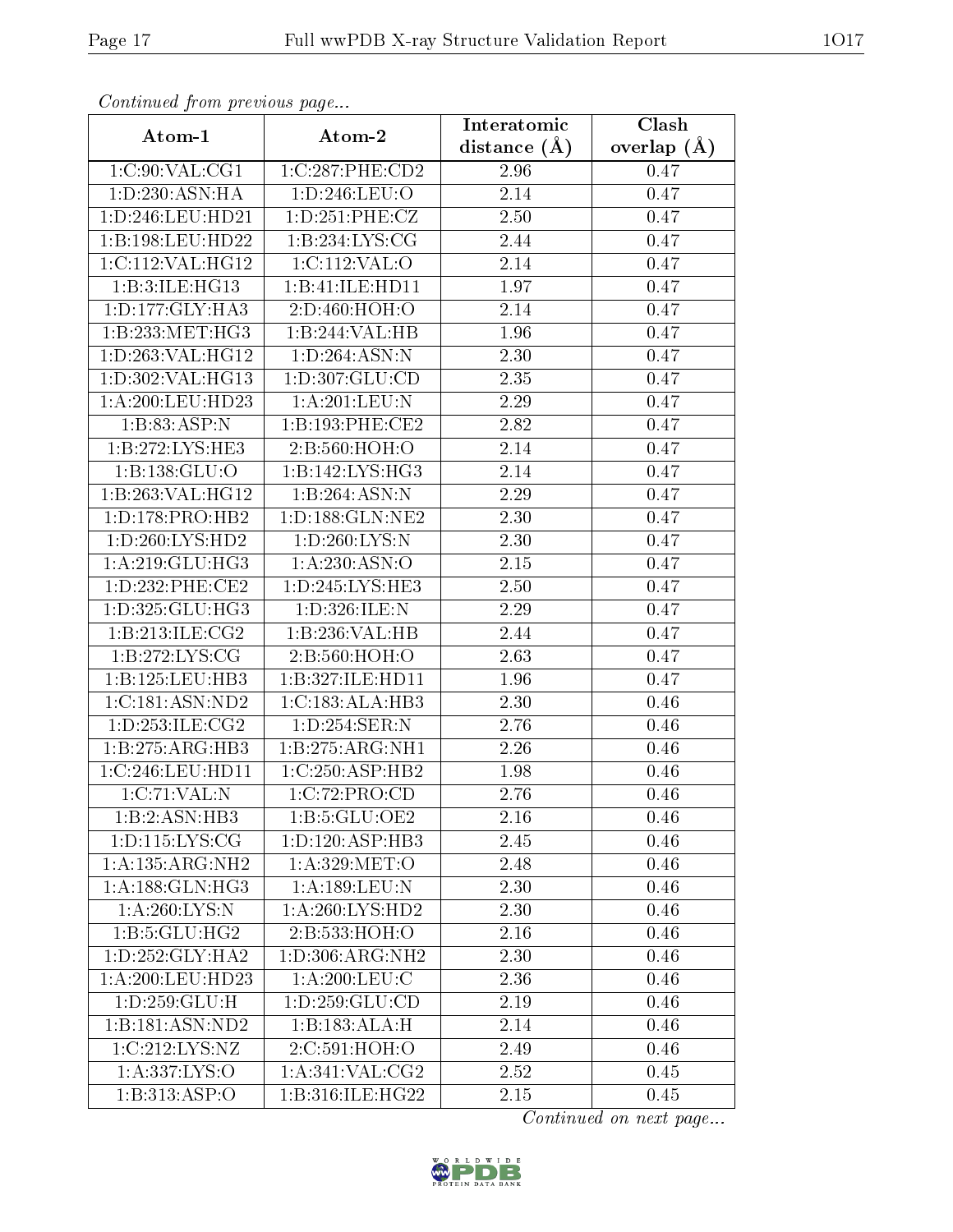| Continuati pont previous page |                                      | Interatomic      | Clash           |
|-------------------------------|--------------------------------------|------------------|-----------------|
| Atom-1                        | Atom-2                               | distance $(\AA)$ | overlap $(\AA)$ |
| 1:C:84:GLY:C                  | 1:C:86:GLY:N                         | 2.68             | 0.45            |
| 1:B:274:VAL:CB                | 1: B: 342: LYS: CE                   | 2.93             | 0.45            |
| 1:C:262:ILE:HD13              | 2:C:579:HOH:O                        | 2.05             | 0.45            |
| 1: D: 302: VAL:HG12           | 1:D:304:ASP:H                        | 1.81             | 0.45            |
| 1:A:136:ALA:O                 | 1: A:140: VAL:HG23                   | 2.17             | 0.45            |
| 1:C:181:ASN:ND2               | 1:C:183:ALA:H                        | 2.14             | 0.45            |
| 1: D: 258: ILE: O             | 1:D:262:ILE:HG13                     | 2.16             | 0.45            |
| 1:C:333:VAL:CG1               | 1:C:337:LYS:HE3                      | 2.46             | 0.45            |
| 1: D: 250: ASP:O              | 1: D: 306: ARG: HG3                  | 2.17             | 0.45            |
| 1:B:52:LYS:HB3                | 1:B:52:LYS:HE2                       | 1.85             | 0.45            |
| 1:C:66:ALA:HB2                | 1:C:154:HIS:CE1                      | 2.52             | 0.45            |
| 1:D:192:VAL:HG12              | $1: D: 194: \overline{\text{SER:H}}$ | 1.81             | 0.45            |
| 1:C:190:MET:O                 | 1:C:215:LEU:HA                       | 2.17             | 0.45            |
| 1:D:90:VAL:HG12               | 1: D: 224: GLU: OE2                  | 2.16             | 0.45            |
| 1:A:164:ARG:HG3               | 2:A:368:HOH:O                        | 2.16             | 0.45            |
| 1:A:181:ASN:HA                | 1:A:182:PRO:HD3                      | 1.82             | 0.45            |
| 1:A.87:THR:CB                 | 2:A:595:HOH:O                        | 2.49             | 0.45            |
| 1:B:47:MET:SD                 | 1: C:44:ALA:HA                       | 2.57             | 0.45            |
| 1:B:36:ILE:HG23               | 1:C:39:SER:HB2                       | 1.99             | $0.45\,$        |
| 1:B:88:VAL:HG13               | 1: B:90: VAL:HG13                    | 1.99             | 0.45            |
| 1:B:3:ILE:HG23                | 1:B:4:ASN:N                          | 2.32             | 0.44            |
| 1:B:111:ALA:HB2               | 1: B: 117: GLY: N                    | 2.31             | 0.44            |
| 1: D: 253: ILE: CG2           | 1:D:254:SER:H                        | 2.29             | 0.44            |
| 1: D:271: ILE: HG23           | 1:D:343:SER:HB2                      | 1.97             | 0.44            |
| 1:A:75:ILE:HA                 | 1:A:187:TYR:O                        | 2.17             | 0.44            |
| 1:B:67:ILE:HD11               | 1:B:133:PRO:CD                       | 2.39             | 0.44            |
| 1:C:192:VAL:HG13              | 1:C:197:HIS:HB3                      | 1.98             | 0.44            |
| 1:C:86:GLY:O                  | 1:C:263:VAL:N                        | 2.38             | 0.44            |
| 1:A:140:VAL:HG22              | 1:A:146:VAL:CG1                      | 2.48             | 0.44            |
| 1:B:110:ARG:HD2               | 2:B:538:HOH:O                        | 2.17             | 0.44            |
| 1:C:9:LYS:HG2                 | 1:C:14:SER:HB2                       | 1.99             | 0.44            |
| 1: D: 191: GLY: HA3           | 1:D:223:ASP:O                        | 2.18             | 0.44            |
| 1: D: 218: GLY: N             | 1:D:222:ILE:O                        | 2.48             | 0.44            |
| 1: A:52:LYS:O                 | 1:A:56:VAL:HG23                      | 2.17             | 0.44            |
| 1:B:334:THR:O                 | 1:B:337:LYS:HB3                      | 2.18             | 0.44            |
| $1:\overline{C:13:LYS:HD2}$   | 2:C:562:HOH:O                        | 2.18             | 0.44            |
| 1:A:125:LEU:HG                | 1:A:323:LEU:HD21                     | 2.00             | 0.44            |
| 1: A:228: ILE: HG13           | 1:A:229:GLY:N                        | 2.31             | 0.44            |
| 1:A:27:ALA:O                  | 1:A:32:GLU:HG3                       | 2.17             | 0.44            |
| 1:C:97:LEU:O                  | 1: C: 100: LEU: HB2                  | 2.18             | 0.43            |
| 1:A:102:ASN:HD22              | 1:A:301:ARG:HH22                     | 1.60             | 0.43            |

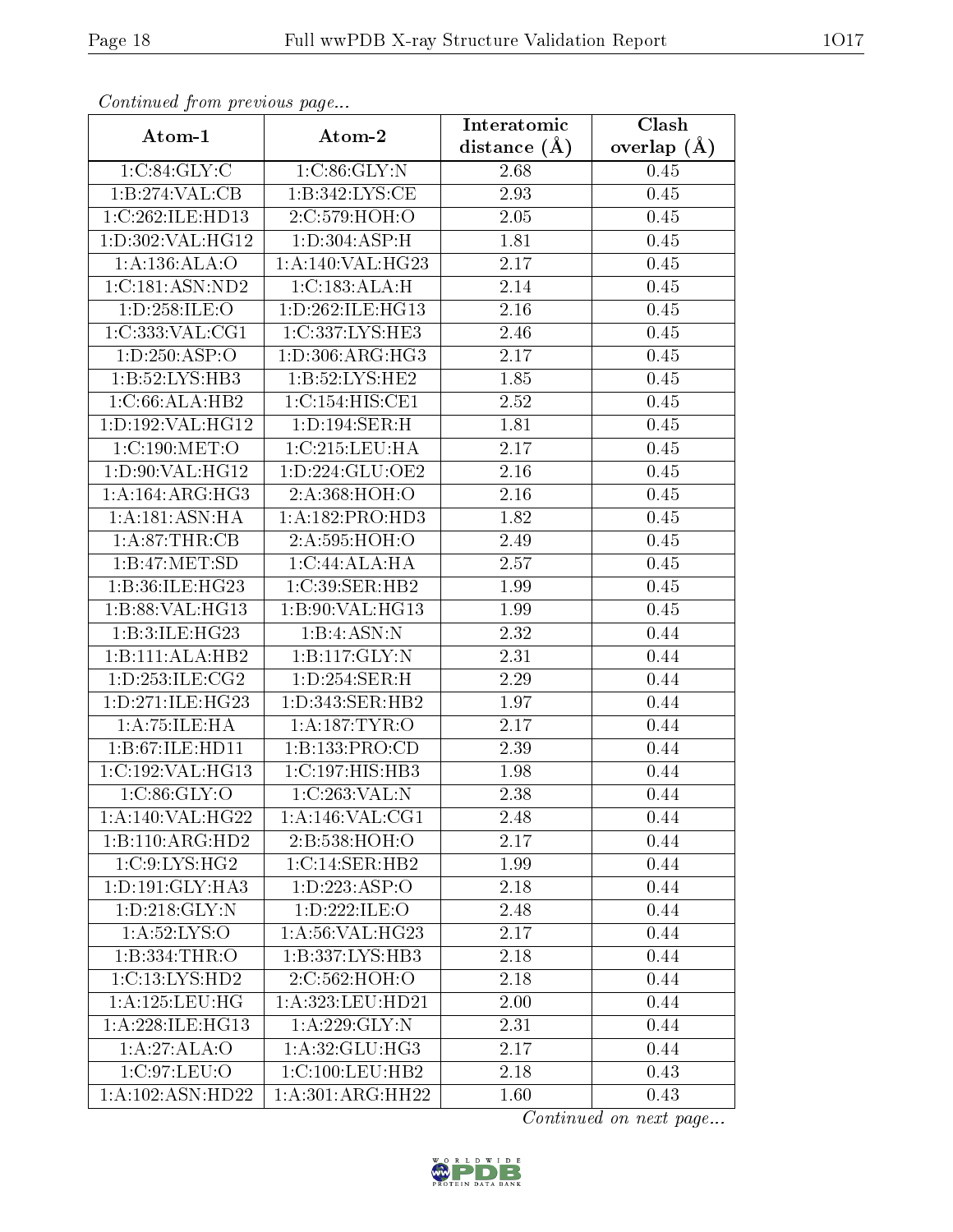| Continuea from previous page |                     | Interatomic       | Clash           |
|------------------------------|---------------------|-------------------|-----------------|
| Atom-1                       | Atom-2              | distance $(A)$    | overlap $(\AA)$ |
| 1:C:215:LEU:HD12             | 1:C:215:LEU:N       | 2.33              | 0.43            |
| 1:D:148:LEU:HD13             | 1: D: 182: PRO: HB2 | $\overline{1}.99$ | 0.43            |
| 1:C:144:ASN:HA               | 1:C:144:ASN:HD22    | 1.60              | 0.43            |
| 1:B:6:ILE:HG21               | 1:B:24:LEU:HD22     | 1.99              | 0.43            |
| 1:B:44:ALA:HA                | 1:C:47:MET:SD       | 2.58              | 0.43            |
| 1:B:249:THR:HG22             | 2:B:456:HOH:O       | 2.18              | 0.43            |
| 1:C:163:VAL:HG23             | 2:C:366:HOH:O       | 2.19              | 0.43            |
| 1: D: 178: PRO: HB2          | 1:D:188:GLN:HE22    | 1.83              | 0.43            |
| 1:D:215:LEU:N                | 1:D:215:LEU:HD12    | 2.34              | 0.43            |
| 1:A:115:LYS:HD3              | 1:A:115:LYS:HA      | 1.79              | 0.43            |
| 1:B:191:GLY:HA3              | 1:B:223:ASP:O       | 2.19              | 0.43            |
| 1:C:126:GLY:HA2              | 1:C:335:LYS:HD3     | <b>2.00</b>       | 0.43            |
| 1:C:190:MET:HE1              | 1:C:201:LEU:HD13    | 1.99              | 0.43            |
| 1:A:220:PRO:HD3              | 1: A:228: ILE: HD13 | 1.99              | 0.43            |
| 1:B:215:LEU:HB2              | 2:B:391:HOH:O       | 2.18              | 0.43            |
| 1:C:62:MET:CE                | 1: C: 176: LEU: HB3 | 2.48              | 0.43            |
| 1:D:67:ILE:HD13              | 1: D: 155: PRO: CD  | 2.48              | 0.43            |
| 1: A:282: GLU:HG2            | 2:A:469:HOH:O       | 2.18              | 0.43            |
| 1:A:341:VAL:N                | 2:A:590:HOH:O       | 2.52              | 0.43            |
| 1:B:10:LEU:HD22              | 1:B:45:LEU:HD13     | $2.01\,$          | 0.43            |
| 1:B:11:ILE:HD11              | 1:C:169:ILE:HD13    | 2.00              | 0.43            |
| 1: D: 144: ASN: HA           | 1:D:144:ASN:HD22    | 1.61              | 0.43            |
| 1: D: 222: ILE: HG22         | 1:D:223:ASP:N       | 2.33              | 0.43            |
| 1:A:170:ARG:HH11             | 1:A:174:ASN:HB3     | 1.84              | 0.43            |
| 1:C:78:ALA:CB                | 1:C:178:PRO:HB3     | 2.49              | 0.43            |
| 1: D: 213: ILE: HG23         | 1:D:236:VAL:HG13    | $\overline{2.01}$ | 0.43            |
| 1:A:275:ARG:HH22             | 1:A:342:LYS:HE2     | 1.84              | 0.43            |
| 1:D:190:MET:O                | 1:D:215:LEU:HA      | 2.19              | 0.42            |
| 1: D:87:THR:CG2              | 1: D:88: VAL: N     | 2.82              | 0.42            |
| 1:B:160:VAL:O                | 1:B:160:VAL:CG2     | 2.67              | 0.42            |
| 1:C:325:GLU:HG3              | 1:C:326:ILE:N       | 2.33              | 0.42            |
| 1:A:220:PRO:HD3              | 1: A:228: ILE: CD1  | 2.49              | 0.42            |
| 1:C:111:ALA:CB               | 1:C:116:SER:H       | 2.30              | 0.42            |
| 1:D:192:VAL:HG12             | 1:D:193:PHE:N       | 2.33              | 0.42            |
| 1:D:2:ASN:HA                 | 2:D:537:HOH:O       | 2.20              | 0.42            |
| 1:A:199:ASP:HA               | 1: A: 234: LYS: NZ  | 2.35              | 0.42            |
| 1:C:125:LEU:O                | 1:C:327:ILE:HD13    | 2.19              | 0.42            |
| 1:B:336:LEU:HG               | 2:B:441:HOH:O       | 2.19              | 0.42            |
| 1:B:339:ILE:HB               | 1:B:342:LYS:NZ      | 2.35              | 0.42            |
| 1:B:135:ARG:O                | 1:B:139:LEU:HG      | 2.19              | 0.42            |
| 1: D: 256: ILE: HA           | 1:D:257:PRO:HD3     | 1.87              | 0.42            |

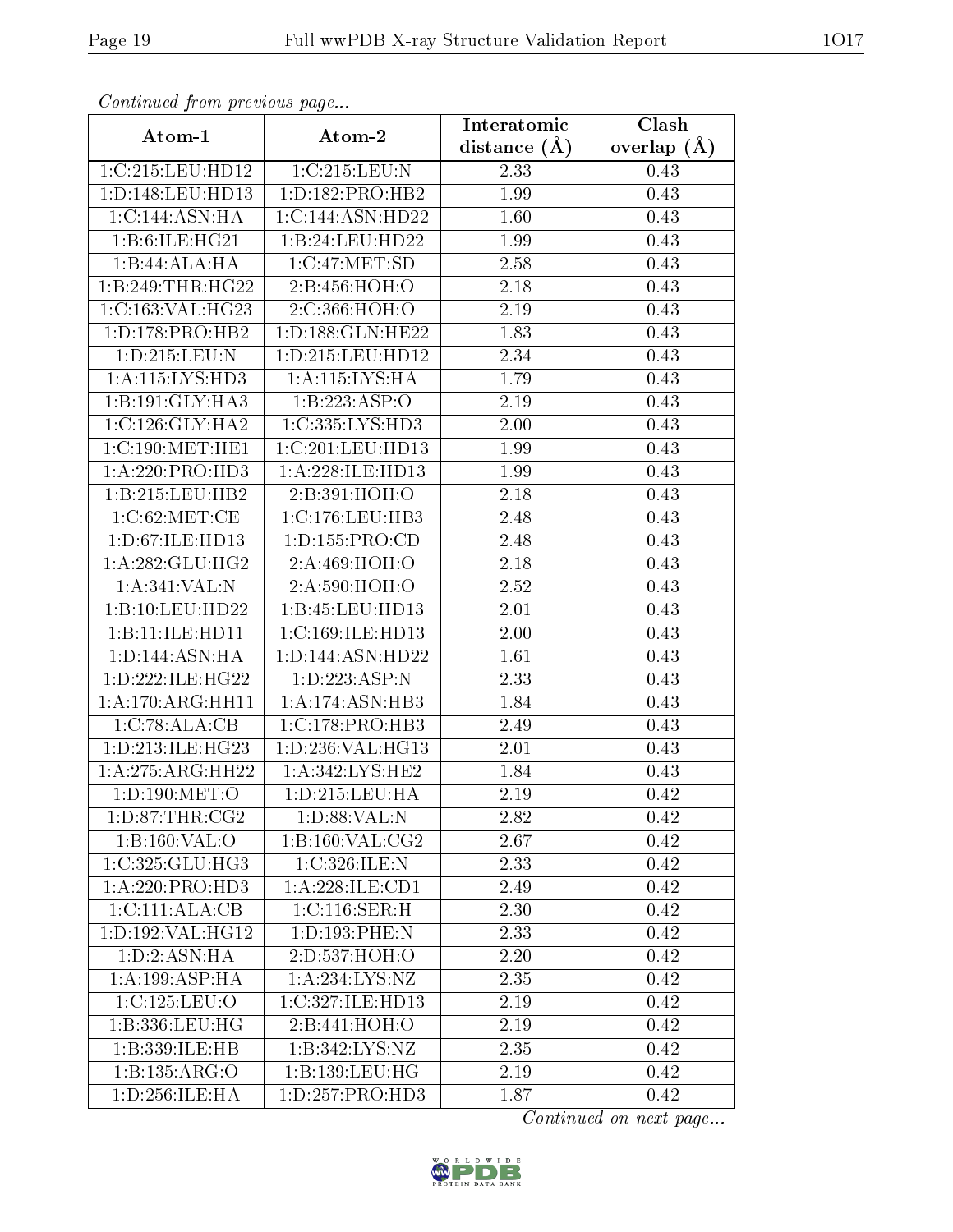| Continuea from previous page |                                     | Interatomic       | Clash         |
|------------------------------|-------------------------------------|-------------------|---------------|
| Atom-1                       | Atom-2                              | distance $(A)$    | overlap $(A)$ |
| 1:D:302:VAL:HG13             | 1:D:307:GLU:CB                      | 2.50              | 0.42          |
| 1:A:160:VAL:HG12             | 1: A: 160: VAL: O                   | $\overline{2}.20$ | 0.42          |
| 1:B:235:ILE:HB               | 1:B:242:GLU:HB3                     | 2.01              | 0.42          |
| 1:B:333:VAL:CG1              | 1:B:336:LEU:HG                      | 2.50              | 0.42          |
| 1: D:78: ALA:O               | 1: D: 190: MET: HA                  | 2.20              | 0.42          |
| 1:A:170:ARG:NH2              | 2:A:575:HOH:O                       | 2.52              | 0.42          |
| 1:A:1:MET:HB3                | 2:A:468:HOH:O                       | 2.20              | 0.42          |
| 1:B:275:ARG:HH12             | 1:B:280:LYS:CB                      | 2.27              | 0.42          |
| 1:A:209:ASP:OD1              | 1: A:238: LYS: NZ                   | 2.53              | 0.42          |
| 1: A: 2: ASN: O              | 1: A:6: ILE: HG12                   | 2.20              | 0.42          |
| 1:B:268:ASP:HB2              | 2:B:417:HOH:O                       | 2.20              | 0.42          |
| 1: D: 263: VAL: CG1          | 1:D:264:ASN:N                       | 2.82              | 0.42          |
| 1:B:271:ILE:HD11             | 1:B:341:VAL:HG11                    | 2.01              | 0.41          |
| 1: D:67: ILE: HD13           | 1: D: 155: PRO: HD2                 | 2.02              | 0.41          |
| 1: C: 1: MET: CB             | 2:C:546:HOH:O                       | 2.19              | 0.41          |
| 1:C:286:GLU:OE1              | 1:C:309:TYR:OH                      | 2.38              | 0.41          |
| 1: D: 70: ASP: CA            | 2:D:538:HOH:O                       | 2.20              | 0.41          |
| 1: A:97: LEU:O               | 1:A:100:LEU:HB2                     | 2.20              | 0.41          |
| 1:C:204:SER:O                | 1:C:208:LEU:HD22                    | 2.21              | 0.41          |
| 1:C:102:ASN:HD22             | 1:C:301:ARG:NH1                     | 2.04              | 0.41          |
| 1:B:339:ILE:CA               | 1: B: 342: LYS: CE                  | 2.98              | 0.41          |
| 1:D:139:LEU:HD22             | 2:D:353:HOH:O                       | 2.19              | 0.41          |
| 1:D:228:ILE:CG2              | 1:D:258:ILE:HG12                    | 2.51              | 0.41          |
| 1: D:87:THR:HG21             | 1: D: 224: GLU: OE1                 | 2.21              | 0.41          |
| 1:C:134:GLU:HG2              | 1: C: 135: ARG: H                   | 1.86              | 0.41          |
| 1:C:111:ALA:HB2              | 1:C:117:GLY:N                       | 2.36              | 0.41          |
| 1: D: 191: GLY: C            | 1:D:223:ASP:HB2                     | 2.41              | 0.41          |
| 1:C:259:GLU:CD               | 1:C:259:GLU:H                       | 2.23              | 0.41          |
| 1:C:3:ILE:HG12               | 1:C:3:ILE:H                         | 1.67              | 0.41          |
| 1:C:71:VAL:HG12              | 1:C:74:ALA:HB2                      | 2.03              | 0.41          |
| 1:A:102:ASN:ND2              | $1:A:301:ARG:\overline{\text{NH2}}$ | 2.63              | 0.40          |
| 1:C:112:VAL:HB               | 2:C:394:HOH:O                       | 2.21              | 0.40          |
| 1:B:337:LYS:O                | 1:B:341:VAL:HG23                    | 2.21              | 0.40          |
| 1:B:3:ILE:HD12               | 1:B:33:VAL:HG13                     | 2.03              | 0.40          |
| 1: D: 1: MET: HE3            | 1: D: 2: ASN: N                     | 2.37              | 0.40          |
| 1: D: 246: LEU: CD1          | 1: D: 250: ASP: HB2                 | 2.51              | 0.40          |
| 1: D: 96: ILE: HD13          | 1:D:323:LEU:HD13                    | 2.02              | 0.40          |
| 1:B:164:ARG:CD               | 2:B:350:HOH:O                       | 2.65              | 0.40          |
| 1:B:164:ARG:HG3              | 2:B:561:HOH:O                       | 2.21              | 0.40          |
| 1:B:332:ASP:OD1              | 1:B:333:VAL:N                       | 2.55              | 0.40          |
| 1:C:55:ILE:HD13              | 1:C:201:LEU:HD23                    | 2.02              | 0.40          |

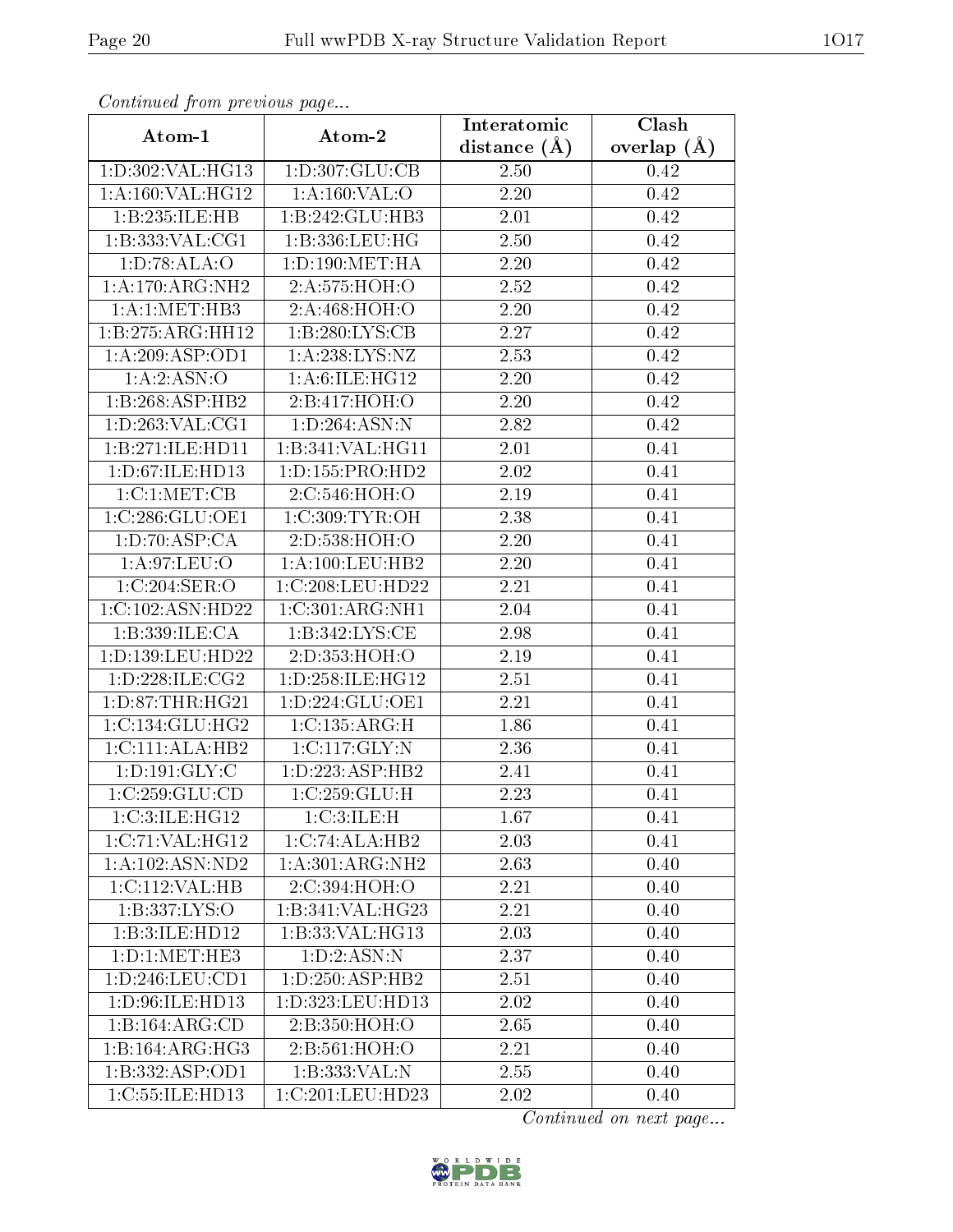| Atom-1             | Atom-2            | Interatomic<br>distance $(A)$ | Clash<br>overlap $(A)$ |
|--------------------|-------------------|-------------------------------|------------------------|
| 1: D: 113: SER: CB | 2: D: 506: HOH: O | 2.66                          | 0.40                   |
| 1: D: 22: GLU: O   | 1: D:26: LYS: HG3 | 2.20                          | 0.40                   |
| 1:B:302:VAL:HG11   | 1:B:308:GLY:HA2   | 2.03                          | 0.40                   |
| 1: A:250: ASP:C    | 1: A:252: GLY:N   | 2.74                          | በ 4በ                   |

All (1) symmetry-related close contacts are listed below. The label for Atom-2 includes the symmetry operator and encoded unit-cell translations to be applied.

| Atom-2        |                                      | Interatomic    | Clash         |
|---------------|--------------------------------------|----------------|---------------|
| Atom-1        |                                      | distance $(A)$ | overlap $(A)$ |
| 2:D:525:HOH:O | $\pm 2$ :D:525:HOH:O[2 $\pm$<br>6561 | - 89           |               |

### 5.3 Torsion angles (i)

#### 5.3.1 Protein backbone (i)

In the following table, the Percentiles column shows the percent Ramachandran outliers of the chain as a percentile score with respect to all X-ray entries followed by that with respect to entries of similar resolution.

The Analysed column shows the number of residues for which the backbone conformation was analysed, and the total number of residues.

| Mol | Chain        | Analysed          | Favoured     | Allowed   | Outliers  | Percentiles |                  |
|-----|--------------|-------------------|--------------|-----------|-----------|-------------|------------------|
|     | $\mathbf{A}$ | $335/345$ (97%)   | 321 (96%)    | $10(3\%)$ | $4(1\%)$  | 13          | $\mathbf{1}_{5}$ |
|     | B.           | 336/345(97%)      | 321 $(96\%)$ | 13 $(4%)$ | $2(1\%)$  | 25          | 15               |
|     | $\rm C$      | $337/345(98\%)$   | 323 $(96\%)$ | $12(4\%)$ | $2(1\%)$  | 25          | 15               |
|     | D            | $343/345$ (99%)   | 331 (96%)    | $8(2\%)$  | $4(1\%)$  | 13          | 5                |
| All | All          | $1351/1380$ (98%) | 1296 (96%)   | 43 (3%)   | $12(1\%)$ |             | 8                |

All (12) Ramachandran outliers are listed below:

| Mol | Chain | Res | Type       |
|-----|-------|-----|------------|
|     | I)    | 220 | PRO        |
|     |       | 344 | <b>SER</b> |
|     |       | 113 | <b>SER</b> |
|     | C     | 115 | <b>LYS</b> |
|     |       | 113 | <b>SER</b> |
|     |       | 344 | SER.       |

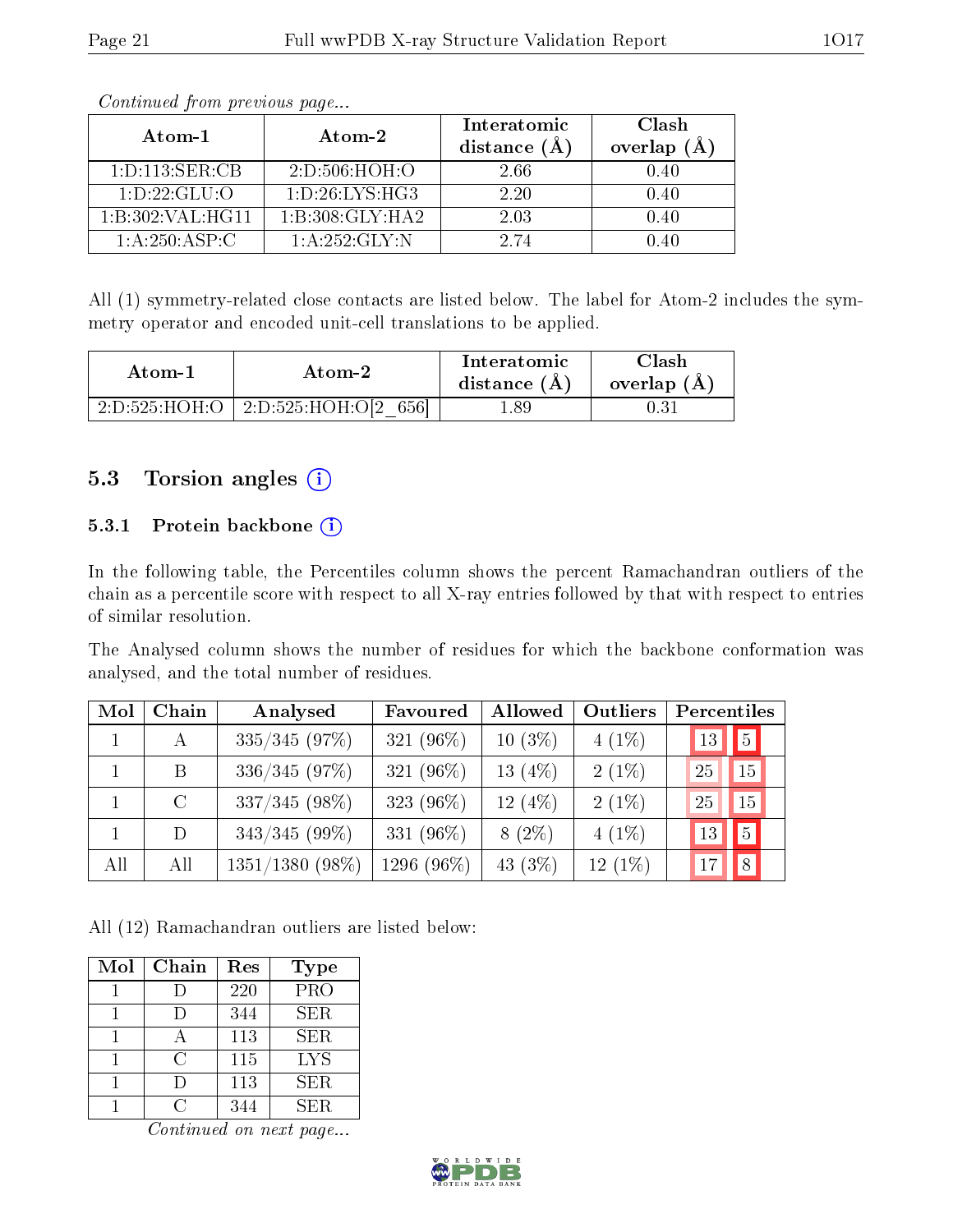Continued from previous page...

| Mol | Chain | Res | <b>Type</b>               |
|-----|-------|-----|---------------------------|
|     |       | 89  | $\overline{\mathrm{ASN}}$ |
|     |       | 78  | ALA                       |
|     |       | 78  | ALA                       |
|     |       | 221 | <b>GLY</b>                |
|     |       | 87  | <b>THR</b>                |
|     |       | 341 | VAL                       |

#### 5.3.2 Protein sidechains (i)

In the following table, the Percentiles column shows the percent sidechain outliers of the chain as a percentile score with respect to all X-ray entries followed by that with respect to entries of similar resolution.

The Analysed column shows the number of residues for which the sidechain conformation was analysed, and the total number of residues.

| Mol | Chain   | Analysed          | Rotameric  | Outliers   | Percentiles |
|-----|---------|-------------------|------------|------------|-------------|
|     | А       | $286/289$ (99%)   | 271 (95%)  | 15(5%)     | 23<br>14    |
|     | B       | $287/289$ (99%)   | 270 (94%)  | 17 $(6\%)$ | 11<br>19    |
|     | $\rm C$ | $287/289$ (99%)   | 273 (95%)  | 14 (5%)    | 25<br>17    |
|     | D       | $289/289(100\%)$  | 279 (96\%) | $10(4\%)$  | 36<br>29    |
| All | All     | $1149/1156(99\%)$ | 1093(95%)  | 56(5%)     | 17<br>25    |

All (56) residues with a non-rotameric sidechain are listed below:

| Mol            | Chain              | Res | $_{\rm Type}$           |
|----------------|--------------------|-----|-------------------------|
| $\mathbf{1}$   | $\boldsymbol{A}$   | 32  | GLU                     |
| $\mathbf{1}$   | $\boldsymbol{A}$   | 45  | LEU                     |
| $\mathbf 1$    | $\overline{\rm A}$ | 100 | $\overline{\text{LEU}}$ |
| $\mathbf 1$    | $\bf{A}$           | 125 | LEU                     |
| $\mathbf{1}$   | $\overline{A}$     | 144 | <b>ASN</b>              |
| $\overline{1}$ | $\overline{A}$     | 149 | PHE                     |
| $\mathbf 1$    | $\overline{A}$     | 164 | $\rm{ARG}$              |
| $\mathbf{1}$   | $\boldsymbol{A}$   | 208 | LEU                     |
| $\mathbf{1}$   | $\overline{A}$     | 243 | GLU                     |
| $\overline{1}$ | $\overline{A}$     | 253 | $\overline{\rm ILE}$    |
| $\mathbf{1}$   | $\boldsymbol{A}$   | 289 | <b>LYS</b>              |
| $\mathbf{1}$   | $\bf{A}$           | 296 | LEU                     |
| 1              | $\overline{A}$     | 304 | <b>ASP</b>              |
| $\mathbf{1}$   | А                  | 306 | $\rm{ARG}$              |
| 1              | $\overline{A}$     | 329 | MET                     |

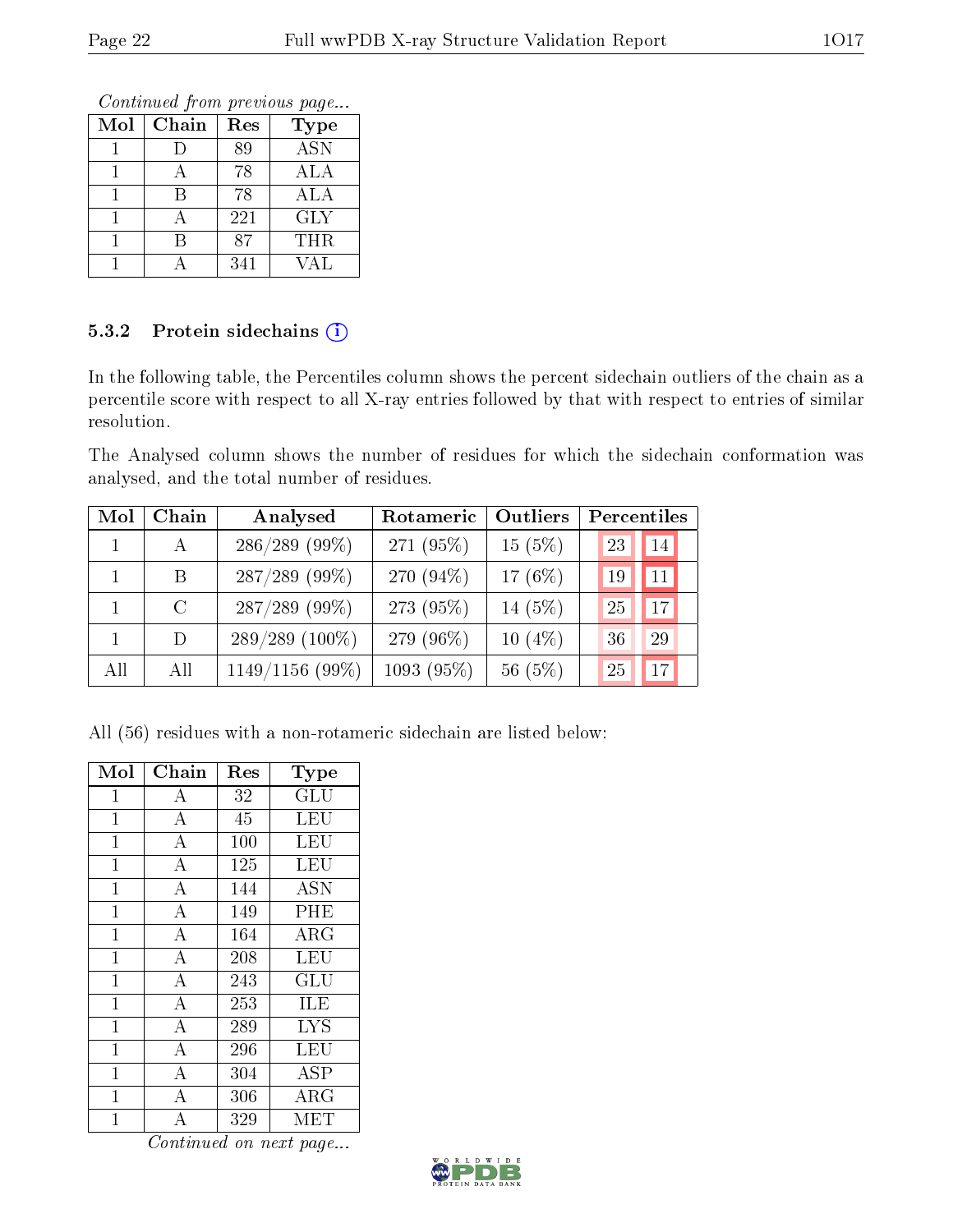| $\overline{\text{Mol}}$ | $\sim$ $\sim$<br>Chain   | r -<br>Res       | $\mathbf{r}$ $\mathbf{v}$<br>Type |
|-------------------------|--------------------------|------------------|-----------------------------------|
| $\mathbf{1}$            | Β                        | 45               | <b>LEU</b>                        |
| $\mathbf{1}$            | B                        | 67               | ILE                               |
| $\mathbf{1}$            | $\overline{\mathrm{B}}$  | $6\overline{9}$  | <b>ILE</b>                        |
| $\overline{1}$          | B                        | 70               | $\overline{\text{ASP}}$           |
| $\overline{1}$          | $\overline{\mathrm{B}}$  | 100              | LEU                               |
| $\mathbf 1$             | $\overline{\rm B}$       | 125              | $\overline{\text{LEU}}$           |
| $\mathbf{1}$            | $\overline{\mathrm{B}}$  | 142              | $\overline{\text{LYS}}$           |
| $\mathbf{1}$            | $\overline{\mathrm{B}}$  | $\overline{144}$ | $\overline{\mathrm{ASN}}$         |
| $\overline{1}$          | $\overline{\text{B}}$    | 188              | $\overline{\text{GLN}}$           |
| $\overline{1}$          | $\overline{\mathrm{B}}$  | 198              | LEU                               |
| $\mathbf{1}$            | $\overline{\mathbf{B}}$  | 215              | <b>LEU</b>                        |
| $\mathbf{1}$            | $\overline{\mathrm{B}}$  | 220              | $\overline{\text{PRO}}$           |
| $\mathbf{1}$            | $\overline{\mathbf{B}}$  | 239              | $\rm{ARG}$                        |
| $\overline{1}$          | $\overline{\mathrm{B}}$  | 260              | $\overline{\text{LYS}}$           |
| $\overline{1}$          | $\overline{\mathrm{B}}$  | $\overline{275}$ | $\overline{\text{ARG}}$           |
| $\mathbf 1$             | B                        | 296              | LEU                               |
| $\mathbf{1}$            | $\overline{B}$           | 343              | $\overline{\text{SER}}$           |
| $\overline{1}$          |                          | $\mathbf{1}$     | $\operatorname{MET}$              |
| $\overline{1}$          |                          | 87               | THR                               |
| $\mathbf{1}$            |                          | 100              | LEU <sup></sup>                   |
| $\mathbf{1}$            |                          | 125              | LEU                               |
| $\mathbf{1}$            |                          | 144              | $\overline{\text{ASN}}$           |
| $\mathbf{1}$            |                          | 189              | <b>LEU</b>                        |
| $\overline{1}$          |                          | 198              | LEU                               |
| $\overline{1}$          |                          | 208              | <b>LEU</b>                        |
| $\mathbf{1}$            |                          | 233              | $\overline{\text{MET}}$           |
| $\mathbf{1}$            |                          | 258              | ILE                               |
| $\overline{1}$          |                          | 264              | $A\overline{SN}$                  |
| $\overline{1}$          |                          | 268              | $\overline{\text{ASP}}$           |
| 1                       | $\mathcal{C}$            | 269              | SER                               |
| $\mathbf{1}$            |                          | 296              | LEU                               |
| $\mathbf{1}$            | $\frac{\overline{C}}{D}$ | 45               | LEU                               |
| $\mathbf{1}$            | $\overline{\rm D}$       | 87               | <b>THR</b>                        |
| $\overline{1}$          | $\overline{\rm D}$       | <b>100</b>       | LEU                               |
| $\mathbf{1}$            | D                        | 125              | $\overline{\text{LEU}}$           |
| $\mathbf 1$             | $\overline{\rm D}$       | 144              | <b>ASN</b>                        |
| $\mathbf 1$             | $\overline{\rm D}$       | 193              | PHE                               |
| $\overline{1}$          | $\overline{\text{D}}$    | 198              | $\overline{\text{LEU}}$           |
| $\mathbf{1}$            | D                        | 208              | LEU                               |
| $\mathbf{1}$            | $\overline{\rm D}$       | 236              | VAL                               |
| $\mathbf 1$             | $\overline{\rm D}$       | 269              | $\overline{\text{SER}}$           |

Some sidechains can be flipped to improve hydrogen bonding and reduce clashes. All (26) such

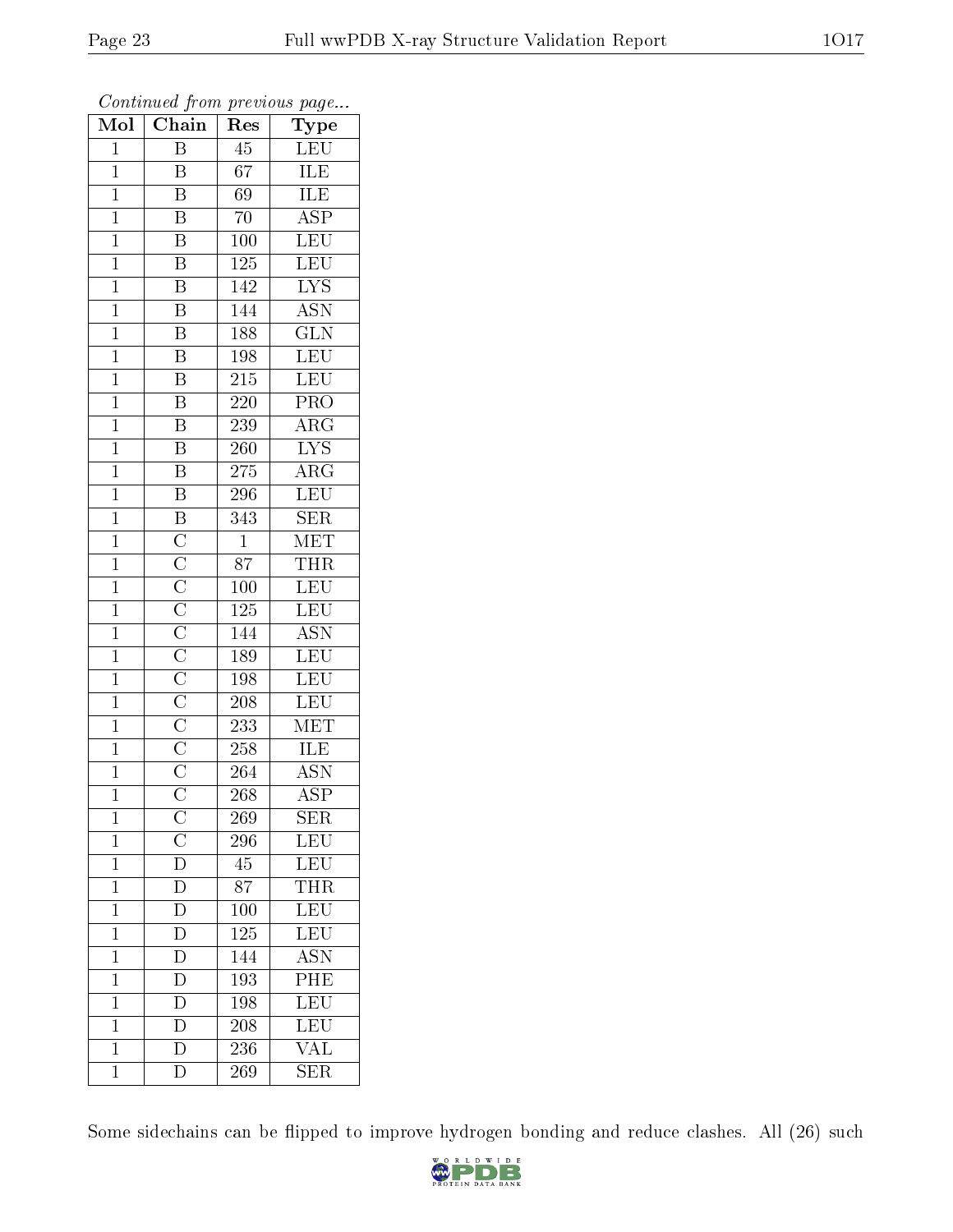sidechains are listed below:

| Mol            | Chain                                                                                                                                                                                                                                             | Res              | Type                      |
|----------------|---------------------------------------------------------------------------------------------------------------------------------------------------------------------------------------------------------------------------------------------------|------------------|---------------------------|
| $\overline{1}$ | $\overline{A}$                                                                                                                                                                                                                                    | $\overline{19}$  | $\overline{ASN}$          |
| $\mathbf{1}$   |                                                                                                                                                                                                                                                   | 102              | <b>ASN</b>                |
| $\overline{1}$ | $\frac{\overline{A}}{\overline{A}}$                                                                                                                                                                                                               | 144              | $\overline{\text{ASN}}$   |
| $\overline{1}$ |                                                                                                                                                                                                                                                   | 162              | <b>ASN</b>                |
| $\overline{1}$ | $\frac{\overline{A}}{\overline{A}}$                                                                                                                                                                                                               | 174              | <b>ASN</b>                |
| $\overline{1}$ |                                                                                                                                                                                                                                                   | $\overline{247}$ | <b>ASN</b>                |
| $\overline{1}$ | $\overline{\text{B}}$                                                                                                                                                                                                                             | 141              | <b>ASN</b>                |
| $\overline{1}$ | $\overline{\mathrm{B}}$                                                                                                                                                                                                                           | $\overline{144}$ | $\overline{\mathrm{ASN}}$ |
| $\overline{1}$ | $\overline{\mathrm{B}}$                                                                                                                                                                                                                           | 174              | <b>ASN</b>                |
| $\overline{1}$ | $\overline{\mathbf{B}}$                                                                                                                                                                                                                           | $\overline{181}$ | <b>ASN</b>                |
| $\overline{1}$ | $\overline{B}$                                                                                                                                                                                                                                    | 247              | <b>ASN</b>                |
| $\overline{1}$ |                                                                                                                                                                                                                                                   | 102              | <b>ASN</b>                |
| $\overline{1}$ |                                                                                                                                                                                                                                                   | 141              | $\overline{\mathrm{ASN}}$ |
| $\overline{1}$ |                                                                                                                                                                                                                                                   | 144              | $\overline{\text{ASN}}$   |
| $\overline{1}$ |                                                                                                                                                                                                                                                   | $\overline{151}$ | $\overline{\text{GLN}}$   |
| $\overline{1}$ |                                                                                                                                                                                                                                                   | $\overline{162}$ | <b>ASN</b>                |
| $\mathbf{1}$   |                                                                                                                                                                                                                                                   | $17\overline{4}$ | $\overline{\text{ASN}}$   |
| $\overline{1}$ |                                                                                                                                                                                                                                                   | $\overline{181}$ | $\overline{\text{ASN}}$   |
| $\overline{1}$ | $\overline{\text{C}}$ $\overline{\text{C}}$ $\overline{\text{C}}$ $\overline{\text{C}}$ $\overline{\text{C}}$ $\overline{\text{C}}$ $\overline{\text{C}}$ $\overline{\text{C}}$ $\overline{\text{C}}$ $\overline{\text{C}}$ $\overline{\text{D}}$ | $\overline{1}97$ | $_{\rm HIS}$              |
| $\overline{1}$ |                                                                                                                                                                                                                                                   | $\overline{264}$ | $\overline{\text{ASN}}$   |
| $\overline{1}$ |                                                                                                                                                                                                                                                   | 144              | <b>ASN</b>                |
| $\overline{1}$ | $\overline{\mathrm{D}}$                                                                                                                                                                                                                           | $\overline{151}$ | $\overline{{\rm GLN}}$    |
| $\overline{1}$ | $\frac{\overline{D}}{D}$                                                                                                                                                                                                                          | 162              | $\overline{\text{ASN}}$   |
| $\overline{1}$ |                                                                                                                                                                                                                                                   | 174              | <b>ASN</b>                |
| $\overline{1}$ | $\overline{\rm D}$                                                                                                                                                                                                                                | $\overline{181}$ | $\overline{\mathrm{ASN}}$ |
| $\overline{1}$ | $\overline{\rm D}$                                                                                                                                                                                                                                | $\overline{2}47$ | $\overline{\mathrm{ASN}}$ |

#### 5.3.3 RNA (i)

There are no RNA molecules in this entry.

### 5.4 Non-standard residues in protein, DNA, RNA chains (i)

There are no non-standard protein/DNA/RNA residues in this entry.

### 5.5 Carbohydrates (i)

There are no carbohydrates in this entry.

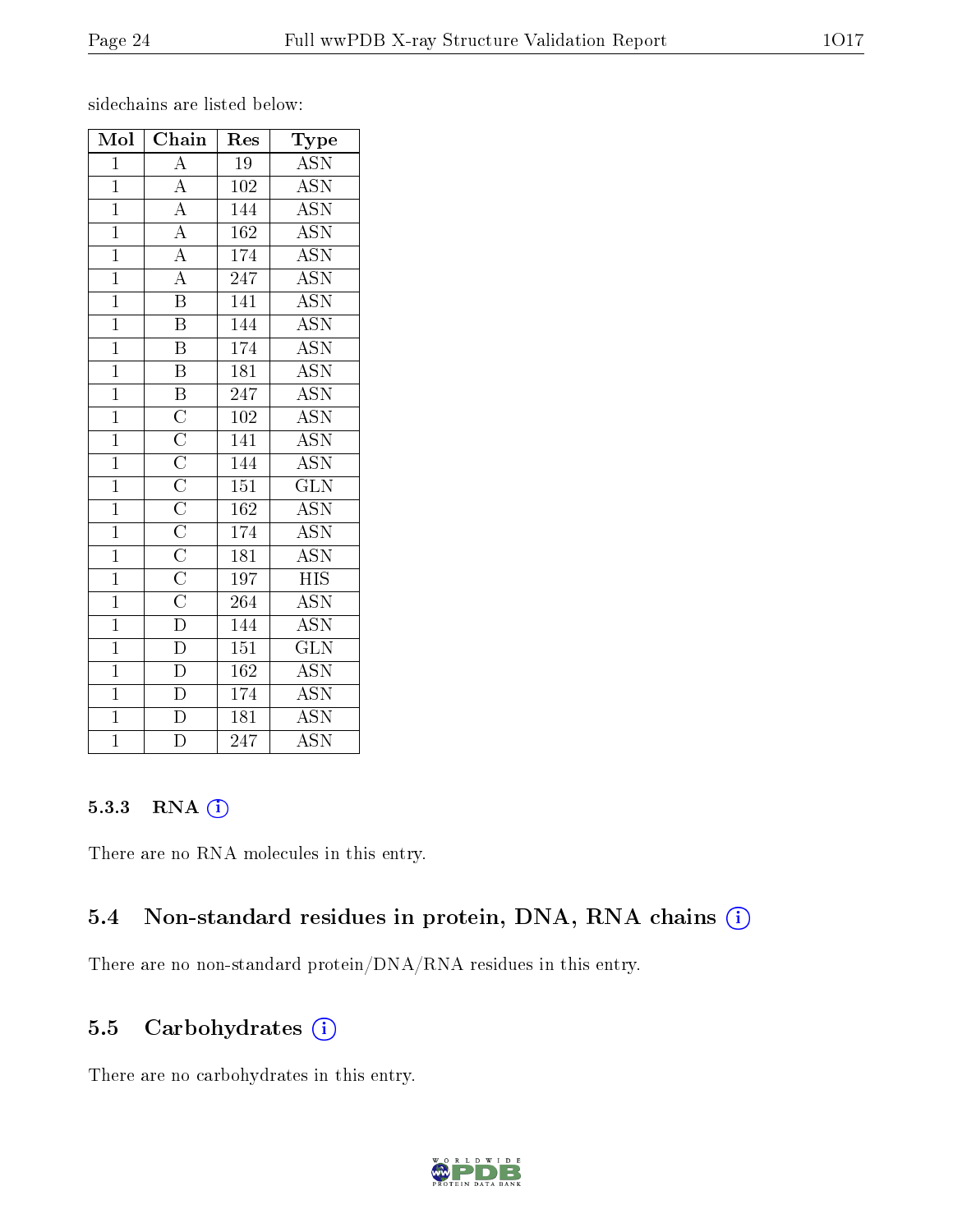## 5.6 Ligand geometry (i)

There are no ligands in this entry.

## 5.7 [O](https://www.wwpdb.org/validation/2017/XrayValidationReportHelp#nonstandard_residues_and_ligands)ther polymers (i)

There are no such residues in this entry.

## 5.8 Polymer linkage issues (i)

There are no chain breaks in this entry.

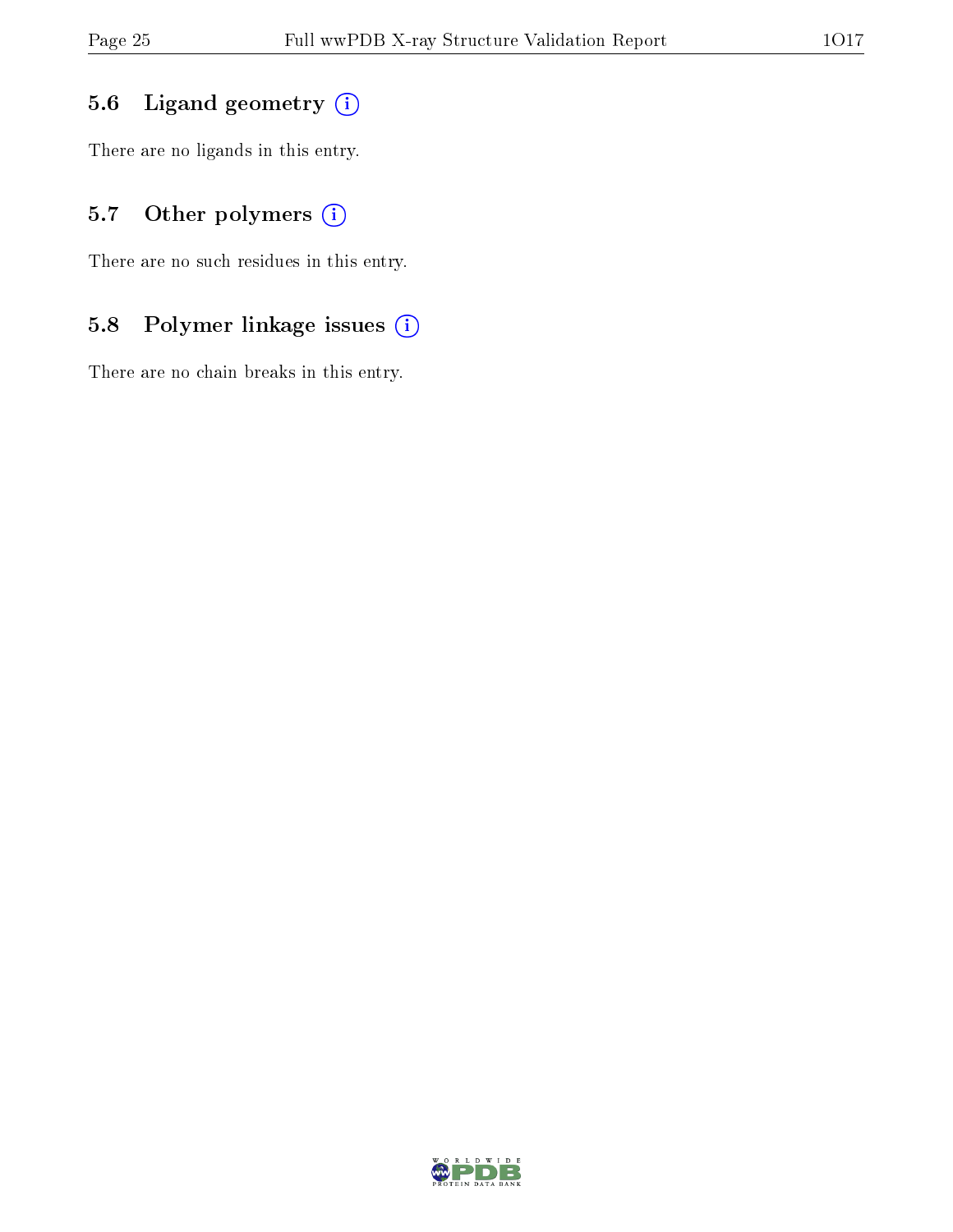# 6 Fit of model and data  $(i)$

# 6.1 Protein, DNA and RNA chains  $(i)$

In the following table, the column labelled  $#RSRZ> 2'$  contains the number (and percentage) of RSRZ outliers, followed by percent RSRZ outliers for the chain as percentile scores relative to all X-ray entries and entries of similar resolution. The OWAB column contains the minimum, median,  $95<sup>th</sup>$  percentile and maximum values of the occupancy-weighted average B-factor per residue. The column labelled ' $Q< 0.9$ ' lists the number of (and percentage) of residues with an average occupancy less than 0.9.

| Mol | Chain | Analysed          | $<$ RSRZ $>$ | $\#\text{RSRZ}\text{>2}$ |    |                 | $OWAB(A^2)$    | Q <sub>0.9</sub> |
|-----|-------|-------------------|--------------|--------------------------|----|-----------------|----------------|------------------|
|     |       | $339/345(98\%)$   | 0.12         | $15(4\%)$ 34             |    | 37              | 19, 32, 53, 65 |                  |
|     | B     | $340/345(98\%)$   | 0.38         | $25(7%)$ 14              |    | 16 <sup>°</sup> | 20, 36, 63, 77 |                  |
|     |       | $341/345(98\%)$   | 0.13         | 11 $(3\%)$               | 47 | 52              | 19, 30, 48, 67 |                  |
|     | D     | $345/345$ (100%)  | 0.30         | $20(5\%)$                | 23 | 25              | 20, 34, 61, 81 |                  |
| All | All   | $1365/1380(98\%)$ | 0.23         | (5%)<br>71               | 27 | 29              | 19, 33, 57, 81 |                  |

All (71) RSRZ outliers are listed below:

| Mol            | Chain                   | Res | Type       | <b>RSRZ</b> |
|----------------|-------------------------|-----|------------|-------------|
| $\mathbf{1}$   | $\overline{\rm C}$      | 112 | VAL        | 11.6        |
| $\overline{1}$ | D                       | 112 | <b>VAL</b> | 9.2         |
| $\mathbf{1}$   | $\overline{\rm C}$      | 79  | <b>GLY</b> | 7.8         |
| $\overline{1}$ | $\, {\bf B}$            | 112 | <b>VAL</b> | 7.6         |
| $\overline{1}$ | $\overline{\rm C}$      | 84  | <b>GLY</b> | 6.8         |
| $\mathbf{1}$   | $\overline{B}$          | 84  | <b>GLY</b> | 6.7         |
| $\overline{1}$ | $\boldsymbol{B}$        | 114 | <b>GLY</b> | $5.8\,$     |
| $\overline{1}$ | B                       | 78  | <b>ALA</b> | 5.7         |
| $\overline{1}$ | $\overline{\rm A}$      | 193 | PHE        | $5.5\,$     |
| $\overline{1}$ | $\overline{\rm D}$      | 115 | <b>LYS</b> | $5.4\,$     |
| $\mathbf{1}$   | $\mathbf{D}$            | 114 | $\rm GLY$  | 5.1         |
| $\overline{1}$ | $\overline{\rm D}$      | 345 | <b>GLY</b> | $5.0\,$     |
| $\mathbf{1}$   | $\mathbf{D}$            | 344 | SER        | 4.5         |
| $\mathbf{1}$   | $\mathbf D$             | 113 | SER        | 4.5         |
| $\overline{1}$ | $\overline{\rm A}$      | 79  | <b>GLY</b> | 4.3         |
| $\mathbf{1}$   | $\, {\bf B}$            | 113 | <b>SER</b> | 4.1         |
| $\overline{1}$ | $\mathbf{D}$            | 83  | ASP        | 4.1         |
| $\mathbf{1}$   | Β                       | 115 | LYS.       | 3.9         |
| $\overline{1}$ | $\overline{\mathrm{B}}$ | 239 | $\rm{ARG}$ | 3.9         |
| $\overline{1}$ | $\overline{C}$          | 85  | <b>LEU</b> | $3.9\,$     |
| $\mathbf{1}$   | Β                       | 79  | $\rm GLY$  | 3.8         |

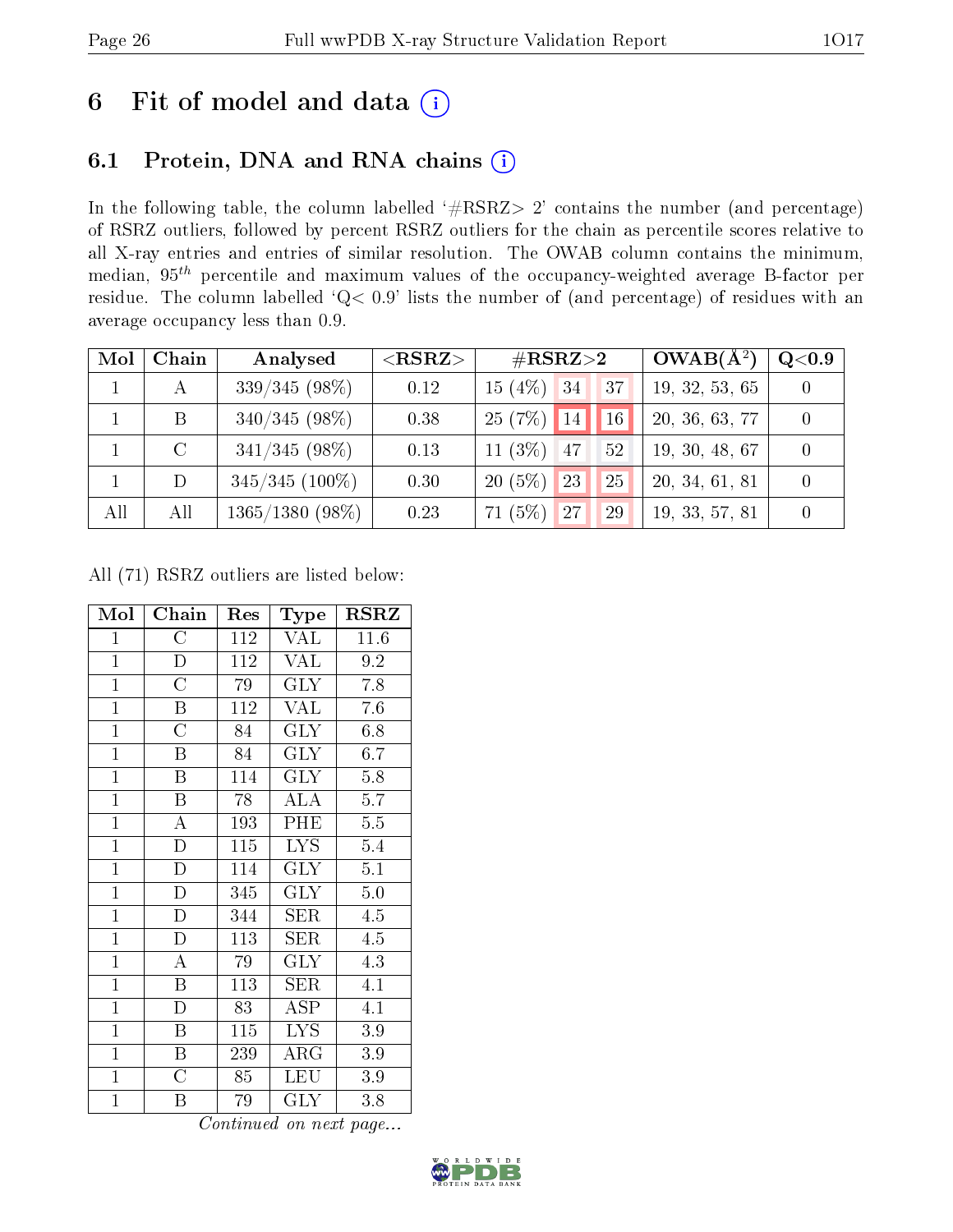| Mol            | Chain                    | Res              | Type                            | $\overline{\text{RSR}}$ |
|----------------|--------------------------|------------------|---------------------------------|-------------------------|
| $\overline{1}$ | $\overline{C}$           | $\overline{1}$   | MET                             | $\overline{3.8}$        |
| $\mathbf{1}$   | B                        | $\overline{1}$   | <b>MET</b>                      | $\overline{3.7}$        |
| $\overline{1}$ | $\overline{A}$           | $\overline{78}$  | $\overline{\rm ALA}$            | $\overline{3.6}$        |
| $\mathbf{1}$   | $\mathbf D$              | 306              | $AR\overline{G}$                | $3.6\,$                 |
| $\overline{1}$ | $\overline{A}$           | 114              | $\overline{\text{GLY}}$         | $\overline{3.6}$        |
| $\overline{1}$ | $\overline{\rm D}$       | 343              | <b>SER</b>                      | $3.6\,$                 |
| $\overline{1}$ | $\overline{\rm D}$       | $\overline{1}$   | MET                             | $\overline{3.5}$        |
| $\overline{1}$ | $\overline{C}$           | 114              | $\overline{\text{GLY}}$         | $\overline{3.5}$        |
| $\overline{1}$ | $\frac{\overline{C}}{A}$ | 239              | $\rm{ARG}$                      | $\overline{3.5}$        |
| $\overline{1}$ |                          | 239              | $\overline{\rm{ARG}}$           | $\overline{3.4}$        |
| $\overline{1}$ | $\rm A$                  | $\overline{112}$ | $\overline{\text{VAL}}$         | $\overline{3.4}$        |
| $\overline{1}$ | $\overline{\rm C}$       | $\overline{115}$ | $\overline{\text{L} \text{YS}}$ | $\overline{3.3}$        |
| $\overline{1}$ | $\overline{\mathrm{B}}$  | 340              | $\overline{\text{VAL}}$         | 3.3                     |
| $\overline{1}$ | $\overline{\rm D}$       | 334              | <b>THR</b>                      | $\overline{3.2}$        |
| $\overline{1}$ | D                        | $\overline{85}$  | LEU                             | $\overline{3.1}$        |
| $\overline{1}$ | $\overline{\mathbf{B}}$  | 264              | $\overline{\mathrm{ASN}}$       | $\overline{3.1}$        |
| $\overline{1}$ | $\overline{\rm D}$       | $\overline{84}$  | $\overline{\text{GLY}}$         | $\overline{3.0}$        |
| $\mathbf{1}$   | $\overline{A}$           | 341              | <b>VAL</b>                      | 3.0                     |
| $\mathbf{1}$   | $\overline{\rm C}$       | 344              | SER                             | 3.0                     |
| $\overline{1}$ | $\overline{\rm D}$       | 239              | $\bar{\rm{ARG}}$                | $2.9\,$                 |
| $\overline{1}$ | $\overline{\rm A}$       | $\mathbf{1}$     | MET                             | 2.8                     |
| $\overline{1}$ | $\overline{\rm D}$       | $\overline{275}$ | $\overline{\rm{ARG}}$           | $\overline{2.7}$        |
| $\mathbf{1}$   | B                        | 83               | <b>ASP</b>                      | 2.7                     |
| $\overline{1}$ | $\overline{\rm A}$       | $\overline{115}$ | $\overline{\text{LYS}}$         | $\overline{2.7}$        |
| $\overline{1}$ | $\overline{A}$           | 113              | <b>SER</b>                      | 2.7                     |
| $\overline{1}$ | $\overline{\rm D}$       | $\overline{225}$ | <b>VAL</b>                      | $\overline{2.7}$        |
| $\overline{1}$ | $\overline{A}$           | 245              | $\overline{\text{LYS}}$         | $\overline{2.7}$        |
| $\overline{1}$ | $\overline{\mathrm{B}}$  | 343              | $\overline{\text{SER}}$         | $\overline{2}.6$        |
| $\overline{1}$ | $\overline{\rm A}$       | 170              | $\overline{\rm{ARG}}$           | 2.6                     |
| 1              | D                        | 258              | ILE                             | 2.6                     |
| $\mathbf{1}$   | A                        | 306              | $\rm{AR}\bar{\rm{G}}$           | $2.\overline{5}$        |
| $\overline{1}$ | B                        | 339              | <b>ILE</b>                      | $\overline{2.5}$        |
| $\mathbf{1}$   | $\boldsymbol{B}$         | 19               | <b>ASN</b>                      | $2.5\,$                 |
| $\mathbf{1}$   | Β                        | 334              | <b>THR</b>                      | 2.4                     |
| $\mathbf{1}$   | $\overline{C}$           | 113              | <b>SER</b>                      | 2.4                     |
| $\overline{1}$ | Β                        | 116              | $\overline{\text{SER}}$         | $\overline{2.4}$        |
| $\mathbf{1}$   | Β                        | 332              | <b>ASP</b>                      | 2.4                     |
| $\mathbf{1}$   | $\boldsymbol{B}$         | 111              | <b>ALA</b>                      | $2.3\,$                 |
| $\overline{1}$ | $\overline{\mathrm{B}}$  | 342              | $\overline{LYS}$                | $2.\overline{3}$        |
| $\mathbf{1}$   | $\overline{C}$           | 341              | VAL                             | 2.3                     |
| $\overline{1}$ | $\overline{\mathrm{B}}$  | $\overline{337}$ | $\overline{LYS}$                | $\overline{2.2}$        |
| $\mathbf{1}$   | D                        | 146              | $\overline{\text{VAL}}$         | $2.1\,$                 |